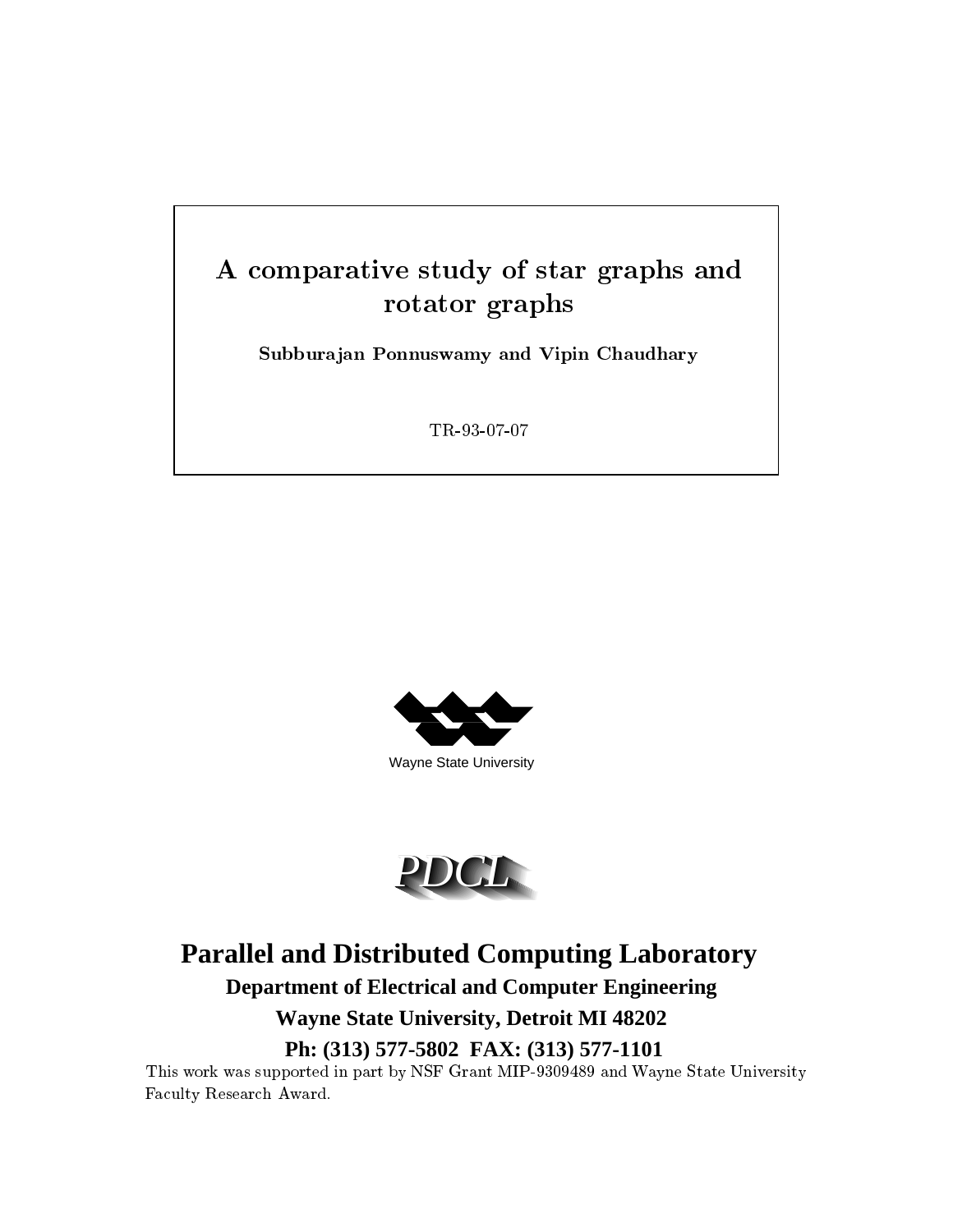## A comparative study of star graphs and rotator graphs

### Subbura jan Ponnuswamy and Vipin Chaudhary

#### Abstract

Most of the popular interconnection networks can be represented as Cayley graphs. Star graph is one of the extensively studied undirected<sup>1</sup> Cayley graphs, which is considered to be an attractive alternative to the popular binary  $n$ -cube. The n-rotator graph and the cycle prex digraph are a set of directed Cayley graphs introduced recently. Since the recently introduced directed Cayley graphs have some interesting properties, a comparative study of star and directed Cayley graphs is worthy of study. In this paper we compare the structural and algorithmic aspects of star graphs with that of directed Cayley graphs. In the process we present some new results for star graphs and directed Cayley graphs. We present a formula to calculate the number of nodes at any distance from the identity permutation in star graphs. The minimum bisection width of star and rotator graphs is obtained. Partitioning and fault tolerant parameters for both star and directed Cayley graphs are analyzed. The node disjoint parallel paths and hence the upper bound on the fault diameter of rotator graphs are presented. We compare the minimal path routing in star and rotator graphs using simulation results. Broadcasting and embedding in star and directed Cayley graphs are also compared.

Key Words: Bisection width, broadcasting, fault diameter, optimal routing, sphere of locality.

#### I. INTRODUCTION

The performance of any multiprocessor system depends mainly on the communication efficiency of the underlying interconnection topology. Numerous interconnection networks for both general purpose and special purpose applications have been introduced in the literature. Continuing search for communication efficient symmetric interconnection structures for multiprocessor networks has led to Cayley graphs as possible interconnection networks. Some examples include star graph [1, 2], rotator graph [3], and cycle prex digraphs [4]. It should be noted that the well studied binary n-cube and the cube connected cycles can also be represented as Cayley graphs. Due to their simplicity and the fact that the real world communication links  $(e.g.$  optical links) are often realized by directed communication links, the directed counterparts of some of the undirected networks have also appeared in the literature, e.g., uni-directional hypercube [5], and uni-directional star

<sup>1</sup> By denition Cayley graphs are directed graphs. When the generators are closed under inverse, as in the case of star graphs, the Cayley graph can be viewed as an undirected graph.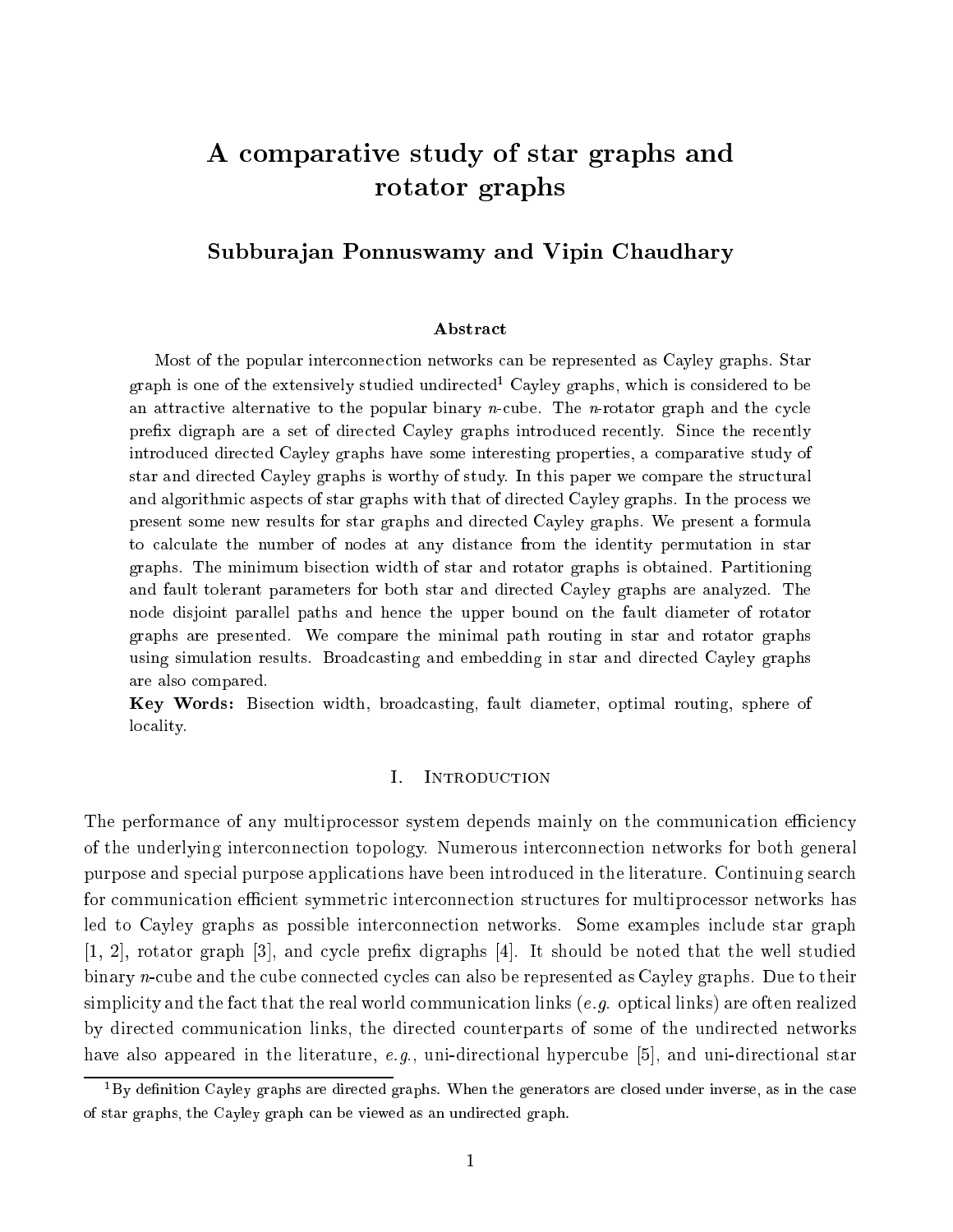graphs  $[6]$ . The *n*-rotator graph and the cycle prefix digraphs are directed by definition. Since these directed Cayley graphs have some interesting properties like easy routing, low diameter and average diameter compared to the star graph, a comparative analysis of these graphs is worthy of study. Throughout this paper, the term *directed Cayley graph* refers to the rotator and cycle prex digraphs.

The binary *n*-cube is a widely used interconnection topology in practical parallel computers. However, the number of links in the binary n-cube, the degree, and the diameter are higher than the star and directed Cayley graphs for the same number of nodes. A comparative study of star and hypercube can be found in [7]. Star graph is one of the extensively studied interconnection networks after binary *n*-cubes. In this paper, we present some new results for star and directed Cayley graphs. We present a formula for calculating the number of nodes at any distance from the identity permutation, using the cyclic structure of the star graph. The minimum bisection width, an important measure in VLSI models, is obtained for both star and directed Cayley graphs. We show that the rotator graphs of size n! have  $n-1$  node disjoint parallel paths of length at most  $n + 1$  for  $n > 2$ . Other fault tolerant measures like fault diameter, the number of fault free subnetworks available in the presence of faulty nodes, incomplete networks, etc., are discussed. Latency and average diameter are very important in systems with fine grain parallelism and real time computations. We compare the latency and link utilization in the minimal path routing of star and directed Cayley graphs using simulation results.

This paper is organized as follows. In section two, we present the definitions of the networks and other parameters, which will be used in later sections. A method of calculating the number of nodes at any distance less than or equal to the diameter from the identity node in star graph is given in section three. The minimum bisection width of star and directed Cayley graphs are also discussed in section three. Section four is devoted to the partitioning and fault tolerant properties of star and directed Cayley graphs. Node disjoint parallel paths in directed Cayley graphs, fault diameter, and incomplete networks are discussed in this section. Section five presents a comparative analysis of routing, broadcasting, and embedding in star and directed Cayley graphs. Finally section six concludes with a summary of the results.

#### II. Preliminaries

We use the terms vertex, node, and permutation interchangeably throughout this paper. The definition of Cayley graph and other group theoretic terms can be found in  $[1, 2]$ . We denote the n-star graph by Sn. The rotator graph and the cycle presented by Rn and the cycle presented by Rn and Cn respectively. The notation Dn is used to denote both Rn and Cn. The general notation Gn is used to denote all the three graphs discussed in this paper (Sn, Cn and Rn). The graph Gn has <sup>a</sup> set of  $(n-1)$  generators  $g = \{g_2, g_3, \ldots, g_n\}$ . We use  $D(\mathcal{G}_n)$  to denote the diameter of  $\mathcal{G}_n$ . If the node y is adjacent to node x and node y is obtained by applying the generator  $g_i$ , where  $2 \le i \le n$ . The tink connecting x and y is the  $i^{\ldots}$  dimension link. A permutation is denoted as  $\pi$ , and the symbols in  $\pi$  are referred to as  $\pi[i]$ , where  $1 \leq i \leq n$ .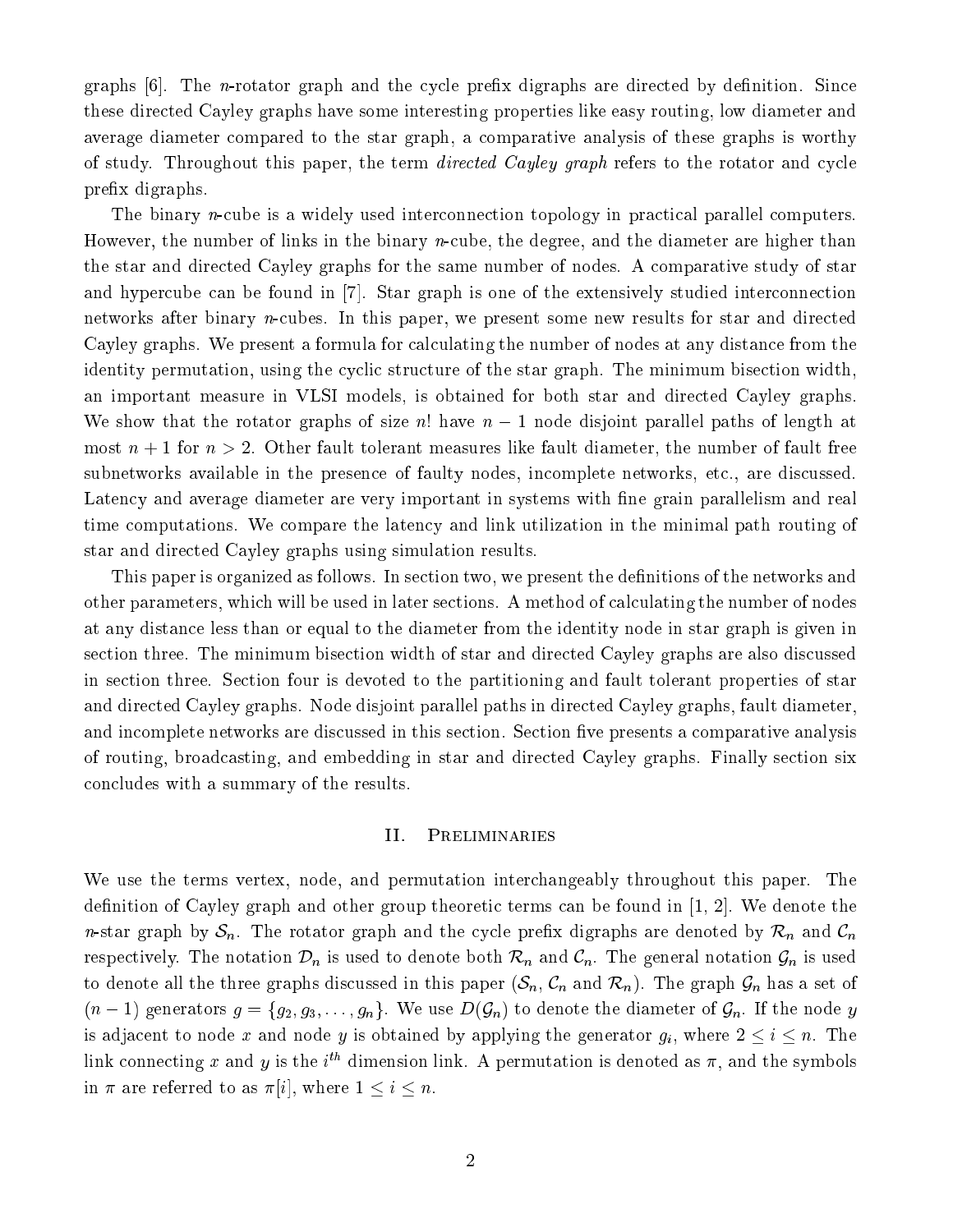**Definition 1** The generators  $S_n$  are of the form  $x_1x_2...x_ix_{i+1}...x_n \stackrel{y_i}{\Rightarrow} x_ix_2x_3...x_1x_{i+1}...x_n$ . The action of the generator  $g_i$  is the swapping of the first symbol  $x_1$  with the  $i^{...}$  symbol, where  $2\leq i\leq n$ .

**Definition 2** The generators of the rotator graph  $\mathcal{R}_{(n,k)}$  are of the form

$$
x_1x_2 \ldots x_i x_{i+1} \ldots x_k \Rightarrow \begin{cases} x_2x_3 \ldots x_i x_1 x_{i+1} \ldots x_k & \text{if } 2 \le i \le k < n \\ x_2x_3 \ldots x_i x_{i+1} \ldots x_k x_j & \text{if } k < j \le n \end{cases}
$$

The total number of nodes is  $n!/(n - k)!$ , and the degree of  $\mathcal{R}_{(n,k)}$  is  $(n - 1)$ .

**Definition 3** The generators of the cycle prefix digraph  $\mathcal{C}_{(n,k)}$  are of the form

$$
x_1x_2 \ldots x_ix_{i+1} \ldots x_k \Rightarrow \begin{cases} x_ix_1 \ldots x_{i-1}x_{i+1} \ldots x_k & \text{if } 2 \le i \le k < n \\ x_jx_1x_2 \ldots x_ix_{i+1} \ldots x_{k-1} & \text{if } k < j \le n \end{cases}
$$

The number of nodes and degree of  $\mathcal{C}_{(n,k)}$  are the same as that of  $\mathcal{R}_{(n,k)}$ .

In this paper we consider the special cases of  $\mathcal{R}_{(n,k)}$  and  $\mathcal{C}_{(n,k)}$ , the *n*-rotator  $\mathcal{R}_n$  and the *n*cycle prefix digraph  $\mathcal{C}_n$ . The generators of  $\mathcal{R}_n$  and  $\mathcal{C}_n$  are of the form  $x_1x_2 \ldots x_ix_{i+1} \ldots x_n \stackrel{\Rightarrow}{\Rightarrow}$  $x_2x_3 \ldots x_ix_1x_{i+1} \ldots x_n$  and  $x_1x_2 \ldots x_ix_{i+1} \ldots x_n \overset{\cong}{\Rightarrow} x_ix_1x_2 \ldots x_{i-1}x_{i+1} \ldots x_n$ , respectively. Both the set of graphs have n! vertices, degree  $(n-1)$ , connectivity  $(n-1)$ , and diameter  $(n-1)$ . The results obtained for Real  $\mu$  and  $\mu$  can be easily the results of  $\mathcal{E}(n,k)$  . Most of the results of the results presented here for directed Cayley graphs refer to the rotator graph. We use the terms rotation and generator interchangeably, while discussing rotator graphs. It should be noted that the rotator graphs are isomorphic to the cycle prefix digraphs with the direction of the edges reversed  $[3]$ . Therefore, all the results obtained for rotator graphs apply to the cycle prefix digraphs, and vice versa. The Sn and Rn are in Fig. 1 and Fig. 1 and Fig. 1 and Fig. 1 and Fig. 2. In Fig. 1 and  $\alpha$ are undirected links (two unidirectional links in opposite directions). Links denoted by the same alphabet are connected together. In Fig. 2, the directed links are denoted by arrows, and the bold lines without arrows are undirected links. Express  $\equiv$  in  $\mu$  arrows  $\mu$  arrows arrows arrows the undirected (i.e. the generator  $g_2$ ). The nodes marked with alphabets in Fig. 2 are directed links. The link denoted by an alphabet and  $(o)$  denotes that the link is an outgoing link. This link is connected to the node with a link marked with the same alphabet and  $(i)$  (means incoming).

**Definition 4** A container is a set of node-disjoint paths between any two vertices of a graph. The width of a container is the number of node-disjoint paths it includes. The length of a container is the length of the longest path in the container  $[8]$ .

Wide containers can be used to send multiple messages from one node to another node in many applications  $[8]$ . The length of the container of any graph is the upper bound for the *fault diameter* of the graph [9, 10].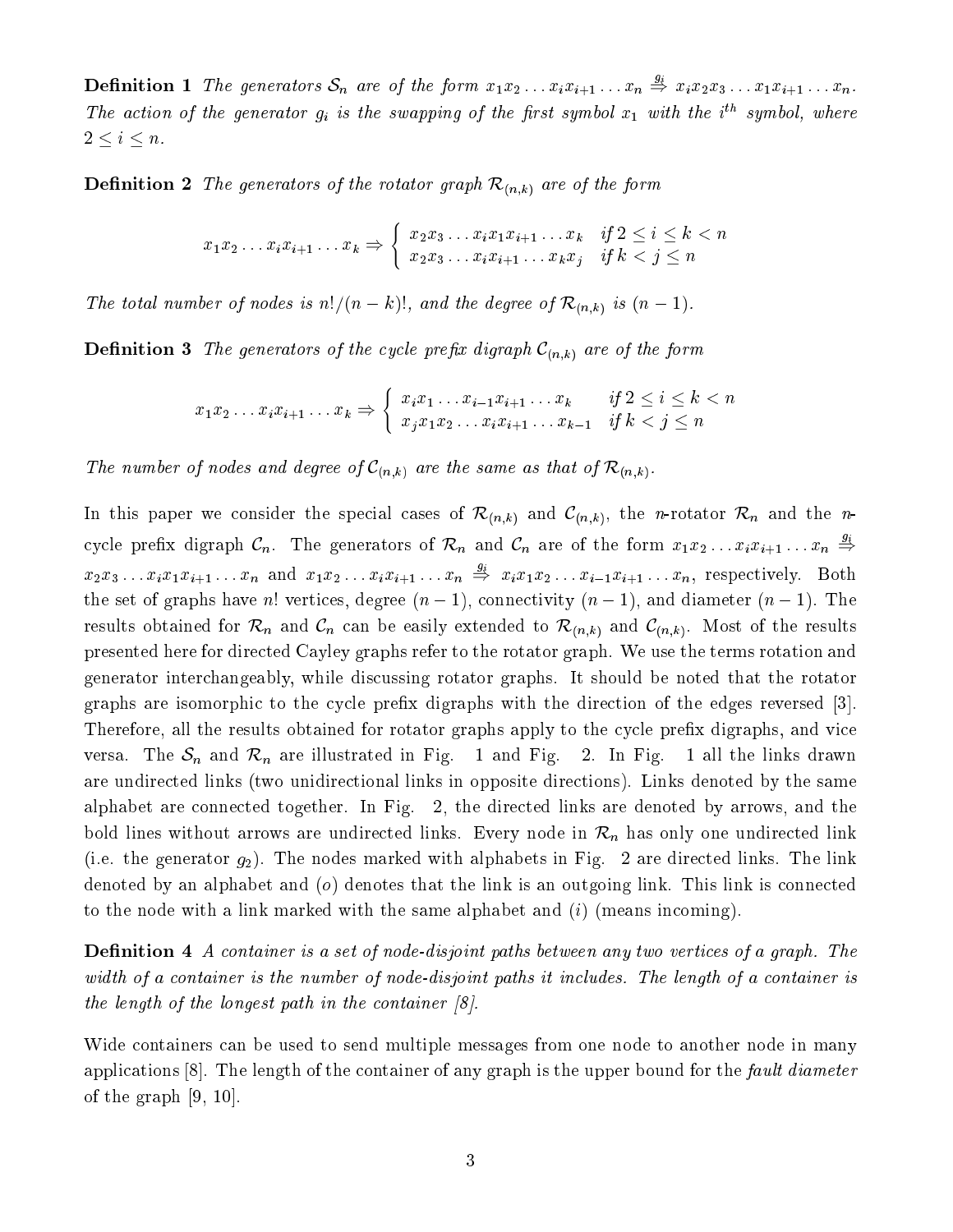

Figure 1:  $S_4$ 

**Definition 5** The fault diameter  $D_f(G)$  of any graph G with connectivity k is defined as the maximum diameter obtained from G by removing  $(k - 1)$  nodes [10, 9].

**Definition 6** The routing tree of  $\mathcal{D}_n$  is the tree structure obtained from the (minimal) paths followed by a message when it is routed from every node to the identity node.

**Definition 7** Any permutation  $\pi = x_1x_2x_3 \dots x_ix_{i+1} \dots x_n$  is divided into two regions, a leading unsorted region  $x_1x_2x_3 \ldots x_i$  and a trailing sorted region  $x_{i+1} \ldots x_n$ , where  $x_{i+1} < x_{i+2} < \ldots <$  $x_{n-1} < x_n$ ,  $x_i > x_{i+1}$ , and  $(n-i)$  is the length of the sorted sequence.

**Definition 8** Two nodes x and y are said to be at bi-distance  $d_b$ , where  $d_b$  is the maximum of the distance from x to y and from y to x.

Since all the links are undirected in  $S_n$ , the distance from x to y is the same as the distance from y to x. However, bi-distance can be used as a measure, for the number of nodes to which a node can communicate in both the directions in  $\mathcal{D}_n$ .

**Definition 9** The bisection width  $B(G)$  of a graph G is defined as the number of channels that have to be cut in order to bisect the network G into two equal halves.

#### III. Sphere of Locality and Bisection Width

#### A. Number of Nodes

It is known that the calculation of the number of nodes at any distance from the identity node in  $\bullet$   $\mu$  is not trivial. In this section we are number of nodes at any at any  $\bullet$  given distance in S  $\mu$  and  $\bullet$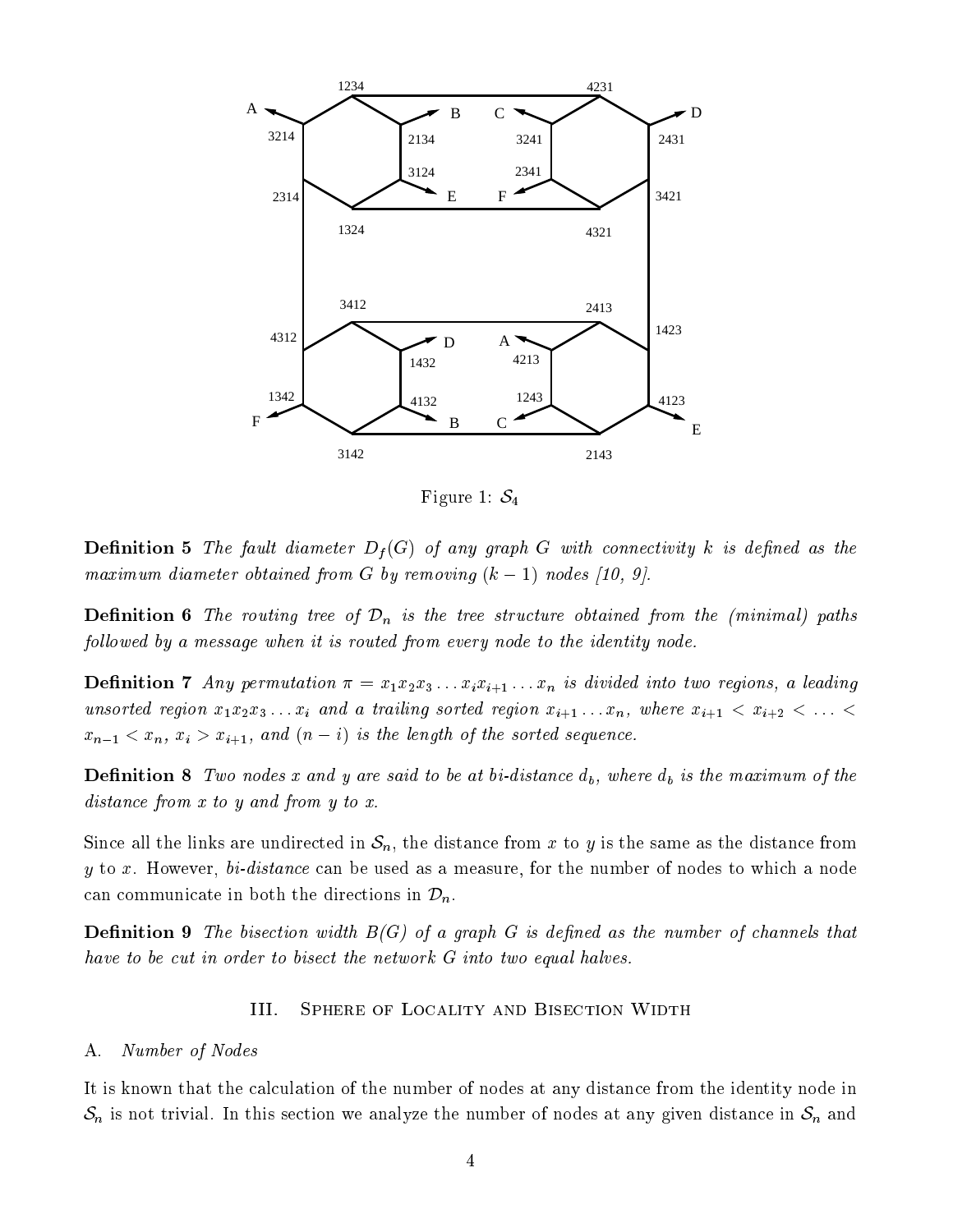

Figure 2:  $\mathcal{R}_4$ 

 $\mathcal{D}_n$ . We present a formula for calculating the number of nodes at any distance from the identity permutation in  $S_n$ . The concentration of nodes at various distances from the identity node is analyzed.

Lemma 1 The number of permutations of n symbols with <sup>c</sup> cycles of length greater than two is

$$
E^{c}(n) = \sum_{k=0}^{c} \left( (-1)^{k} \times {}^{n}C_{k} \left[ {}^{n-k}_{c-k} \right] \right)
$$

<sup>i</sup>

 $\begin{bmatrix} l \\ m \end{bmatrix}$ is the Stirling numbers of the rst kind [11] (or the total number of permutations of l symbols, with exactly m cycles, including invariances), and <sup>c</sup> is the total number of cycles including invariances.

**Proof.** We have  $N = \binom{n}{k}$  permutations of n symbols with exactly c cycles (including invariances). It is known that there are " $\cup_k$  ways to iix  $\kappa$  symbols out of  $n$  [11]. Therefore, it is required to subtract all the permutations with  $(c-1)$  cycles of length greater than two and one invariance, and  $(c-2)$  cycles of length and two invariants etc., from N. The principle of inclusion and exclusion can be used to count all the permutations with  $c$  cycles of length greater than one. First we subtract the number of permutations  $\mathbb{C}_{1} \times$  $\binom{(n-1)}{(c-1)}$  from N. This underestimates the total number of permutations, since not all of these permutations have invariants. Therefore, we add back  $^{\circ}$ C<sub>2</sub>  $\times$  $\binom{(n-2)}{(c-2)}$ , etc. Using the principle of inclusion and exclusion [11] the number of permutations can be calculated as  $[\begin{smallmatrix}c\cr c\end{smallmatrix}] = \begin{smallmatrix}\lnot\cr \lnot\end{smallmatrix}$  $\left[ \begin{matrix} n-1 \\ c-1 \end{matrix} \right]$  $]+{}^nC_2$  $\begin{bmatrix} n-2 \\ c-2 \end{bmatrix}$ <sup>i</sup>  $-...+(-1)^{n}\times C_{c}$  $\begin{bmatrix} n-c \\ 0 \end{bmatrix}$ <sup>i</sup> permutations with invariances, resulting in the total number of permutations with exactly <sup>c</sup> cycles of length at least two.  $\square$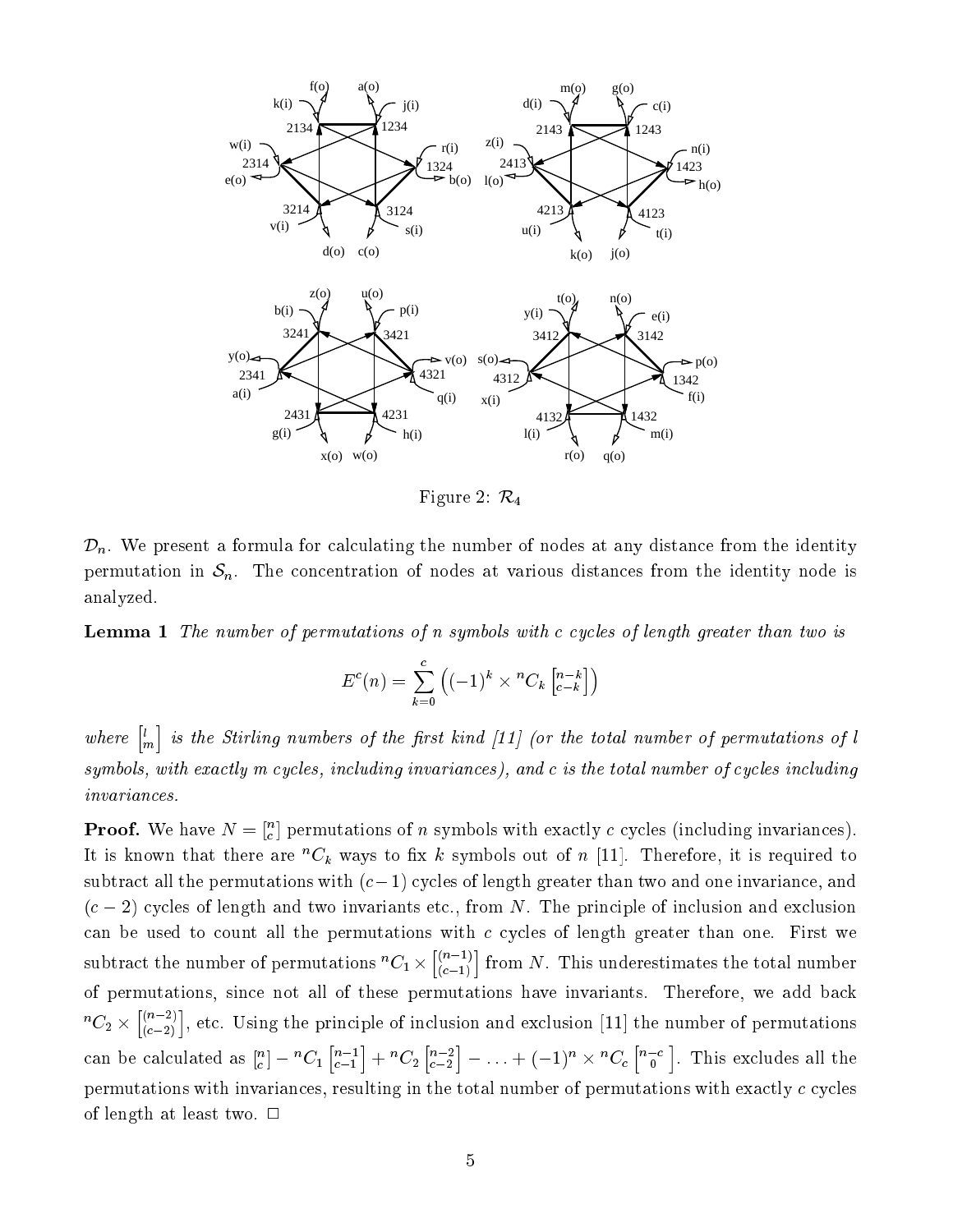**Theorem 1** The number of nodes  $N_d$  at d hops away from the identity permutation in any star graph of size n! is given by

$$
N_d = \sum_{i=0}^{m_1} \left\{ \frac{(n - (q_1 + i))}{n} \right\} {}^{n}C_{q_1 + i} \mathbf{E}^{(p_1 - q_1 + i)}(n - q_1 - i) + \sum_{i=0}^{m_2} \left\{ {}^{n-1}C_{q_2 + i - 1} \mathbf{E}^{(p_2 - q_2 + i)}(n - q_2 - i) \right\}
$$

where

$$
(p_1, q_1) = \begin{cases} (n-d, n-d-1) & when \ 1 \le d \le (n-2) \\ (d-n+2, 0) & when \ (n-2) < d \le \lfloor \frac{3(n-1)}{2} \rfloor \\ (p_2, q_2) = \begin{cases} (n-d+2, n-d+1) & when \ 3 \le d \le n \\ (d-n, 0) & when \ n < d \le \lfloor \frac{3(n-1)}{2} \rfloor \end{cases}
$$

 $m_1 = \lfloor \frac{n+q-2}{2}\rfloor, m_2 = \lfloor \frac{n+q-2}{2}\rfloor,$  and the second summation is zero for  $d = 1$  and 2.

**Proof:** Given n and d we calculate the lower bounds for the number of cycles (including invariances) and the number of invariances  $(p, q)$  in Appendix A. The calculation of the upper bound m is also given in Appendix A. The upper and lower bounds are calculated from the formula given by Akers and Krishnamurthy [2] for the distance of a permutation from the identity permutation. Lemma 1 gives the number of permutations with exactly c cycles of length greater than one. The permutations of an SN are generally classification as two sets ones with the sets only find  $\alpha$   $\beta$  and  $\alpha$ another with  $\pi[1] \neq 1$ . Let us consider a pair  $(p, q)$ , where p is the number of cycles, including invariances and  $q$  is the number of invariances. There are  $\mathbb{C}_q$  ways to fix the  $q$  invariances [11], but  $\lceil \cdots \rceil$   $C_{q-1}$  of them will have  $\pi |1| = 1$ . Therefore, the number of ways to fix q symbols reduces to  $n_{\mathbf{C}_q}$  –  $n_{\mathbf{C}_{q-1}},$  where  $\pi|1| \neq 1.$  The rest  $n-q$  symbols form  $\boldsymbol{E}^{(p-1)}(n-q)$  permutations with exactly p <sup>q</sup> cycles of length greater than two. Therefore, the total number of permutations of <sup>n</sup> symbols with q invariances and  $p-q$  cycles of length greater than two is  $\lceil {^vC_q} - {^vC_q} - 1 \rceil \times E^{(q-1)}(n-q).$ Similarly the number of permutations with  $\pi[1] = 1$ , q invariances, and  $p - q$  cycles of length greater than two is "  $^+C_{q-1}\times I\!\!\!E^{\alpha-\alpha}(n-q)$ . For every pair of solutions  $(p,q)$ , the number of permutations are calculated and added to get the total number of permutations. It can be observed from the formula for the distance [2] that, if there are two pairs of solutions  $(p_1, q_1)$  and  $(p_2, q_2)$ , and  $q_2 = q_1 + 1$ , then  $p_2 = p_1 + 2$ .

Recently, Qiu, Fragopoulou, and Akl [12] have proposed another recursive formula for calculating the number of nodes at any distance in  $S_n$ . Their formula is entirely different and the proof is much lengthier than our proof. Moreover, we have obtained the formula using the cyclic structure of the permutations. The number of nodes at any distance <sup>d</sup> from the identity node in Dn is given by [3, 4],  $N_d = \frac{n-d+1}{(n-d+1)!}$  for  $1 \leq d \leq (n-1)$ . It should be noted that  $N_d$  in  $\mathcal{D}_n$  indicates only the number of the nodes differentially from the identity from the identity  $\mu$  is symmetric there are equally number of nodes from which the identity node is d hops away. However, the number of nodes to which the identity node can communicate in both the directions within  $d$  hops is not the same as  $N_d$ . In [13], the authors present a formula for calculating the number of nodes at bi-distance d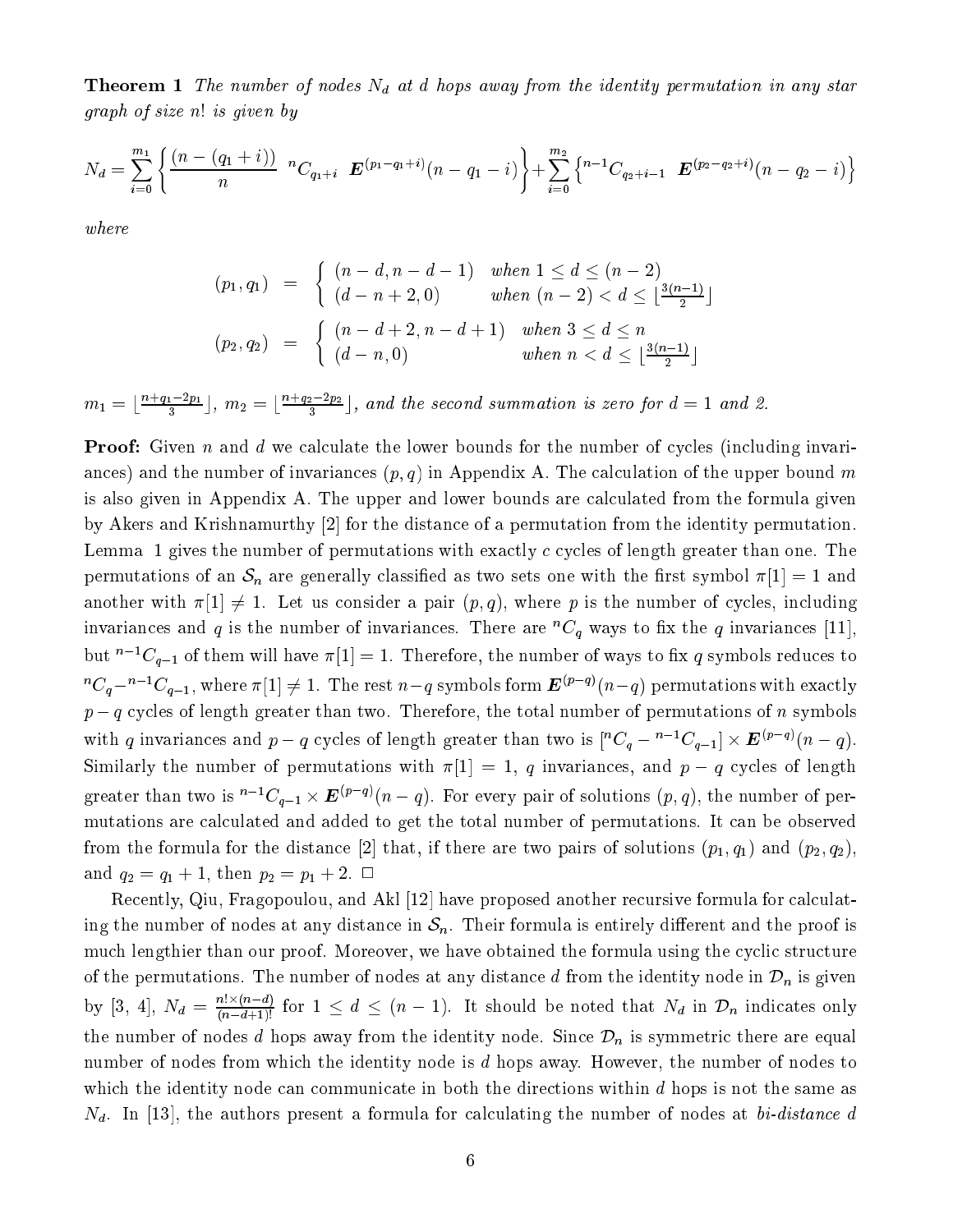from any node in  $\nu_n$ . Two nodes x and y in  $\nu_n$  are at bi-distance  $a_b$  when maxf $\nu_{(x,u)}, \nu_{(y,x)}$  (  $= a_b.$ The number of the nodes at any distance (and bi-distance) less than the distance  $\alpha$  and  $\alpha$ 



(a) Star vs Rotator: Nodes at distances  $\mathcal{S}$  , star vs Rotator: Nodes with distances with distances  $\mathcal{S}$ 

Figure 3: Comparison of number of nodes at and within various distances in star and rotator graphs

n a straighted in Fig. 3 (a). The number of nodes at various at various contracts from the identity. vertex are given in the Fig. 3 as rotator(B), for comparison purposes. While Fig. 3 (a) illustrates the number of nodes exactly at distance  $d$ , Fig. 3 (b) gives the number of nodes that can be reached within distance d from the identity vertex.

In  $\mathcal{D}_n$ , the number of nodes increases as the distance increases. However, in  $\mathcal{S}_n$ , the number of nodes increases from  $d = 0$  to  $d = (n - 1)$  and then decreases from  $d = n$  to  $d = \lfloor \frac{n(n-1)}{2} \rfloor$  for all values of n. This property plays a major role in the average distances of  $S_n$ . Though the average distance of Sn is higher than that of Dn, it is always close to (n  $1$ ). Another observation is that o  $N_d = (n-d) \times \sum_{k=0}^{a-1} N_k$ , for  $\mathcal{D}_n$ . It is known that  $N_d = (n-d) \times \frac{n!}{(n-d+1)!}$  [3]. It can be easily shown that  $\frac{n!}{(n-d+1)!} = \sum_{k=0}^{a-1} N_k$ . This explains the increase in number of nodes as the distance increases. When  $a = (n - 1)$ ,  $N_{(n-1)} = \frac{1}{2}$ , i.e., one half of the nodes in  $\nu_n$  are at a distance equal to the diameter of  $\mathcal{D}_n$ . Since most of the nodes are concentrated at higher distances from the origin, the average diameter of Dn is close to its diameter and has <sup>a</sup> lower bound of (n 7=4) [4].

#### Β. Minimum Bisection Width

Minimum bisection width is one of the important parameters in measuring the area complexity of VLSI layouts of multiprocessor interconnection networks [14, 15]. It is known that the binary n-cube network has a minimum bisection width of  $N$ , where  $N = 2^n$  is the total number of nodes in the network  $[14]$ . Since the layout area of a graph with minimum bisection width B is at least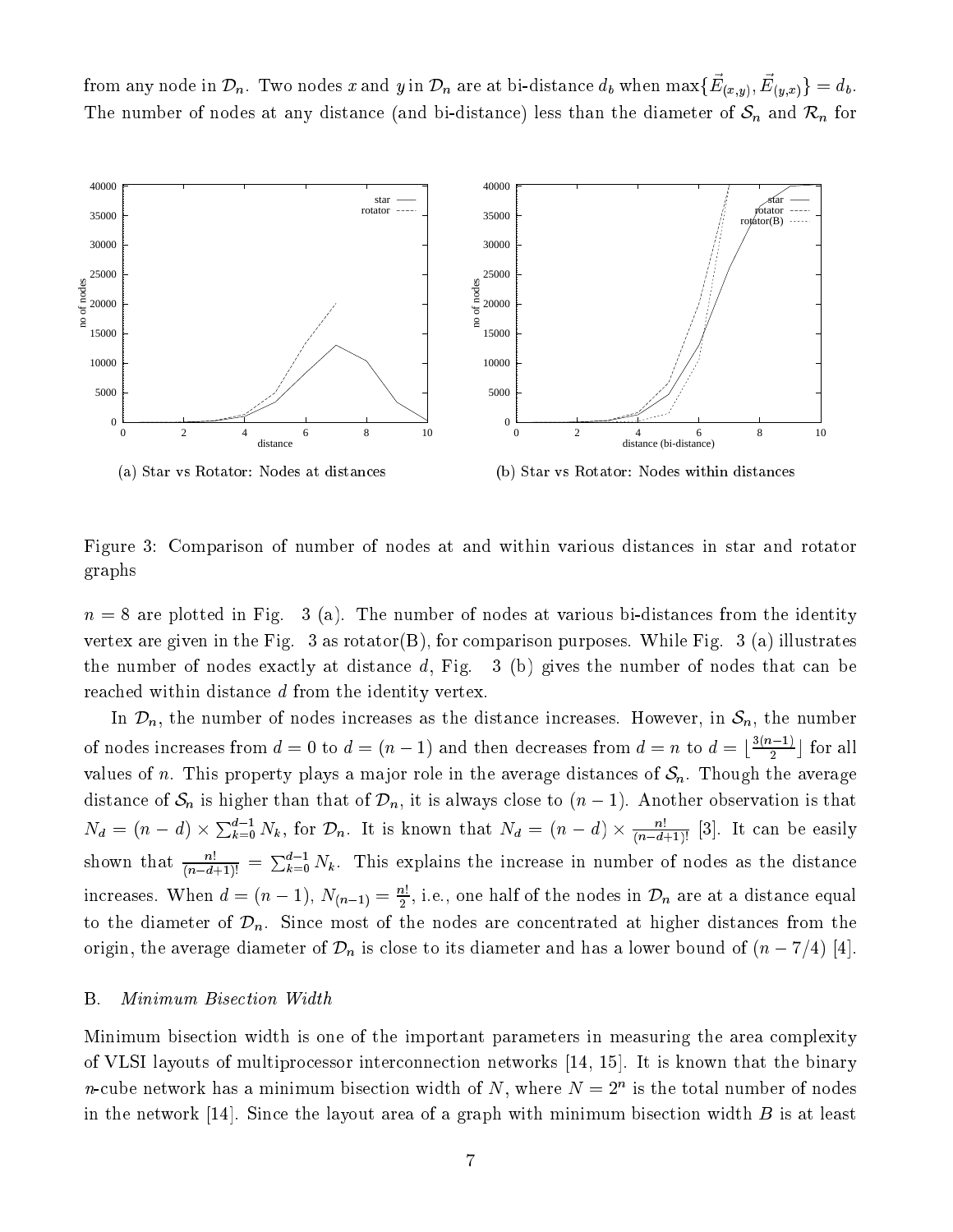$\Omega(D^-)$ , k-ary n-cube interconnection networks offer a better bound on the area than the binary n-cube [14]. In this subsection we compare the minimum bisection widths of  $\alpha$  and  $\alpha$  and  $\alpha$  and  $\alpha$ 

**Theorem 2** The minimum bisection width of  $S_n$  with  $N = n!$  nodes, where  $n \geq 4$  is

$$
B = \begin{cases} N \times \left[\frac{n}{2(n-1)}\right] & \text{if } n \text{ is even} \\ N \times \left[\frac{(n^2-3)}{2n(n-2)}\right] & \text{if } n \text{ is odd} \end{cases}
$$

**Proof.** For even values of n,  $S_n$  can be viewed as two sets of  $S_{(n-1)}$ , each containing  $n/2$   $S_{(n-1)}$ embedded on a two dimensional plane. These two sets can be embedded one on each side of the midpoint. Therefore, only the higher dimensional links connecting  $(n - 1)$ -stars will be cut. For simplicity, we consider the  $(n-1)$ -substars with the last symbol fixed. The  $(n-1)$ -substars with the last symbol  $1, 2, \ldots n/2$  fixed are placed above the bisection and the substars with the last symbols  $n/2 + 1$ ,  $n/2 + 2, \ldots n$  fixed at the last position are placed below the bisection. It can be observed from Sn that the (n  $-1$ ) higher dimensional (bidirectional) links  $G$  one  $G$  one  $\sim$  one  $S(0,1)$ are evenly distributed among all other substars. In other words  $(n-2)!$  links out of  $(n-1)!$  links from an  $S_{(n-1)}$  are connected to each of the other  $(n-1) S_{(n-1)}$ . Therefore, bisection of an  $S_n$  for even n, will cut n=2-n=2-(n2)! bidirectional links. Considering, one bit wide channels in each direction, the bisection width becomes  $\frac{1}{2(n-1)}$ . For odd values of n, in addition to the links in the  $n$  antifension links in the ( $n - 1$ ) antifension of one  $\mathcal{S}_{(n-1)}$  will also be cut. The arrangement of the substars for odd *n* can be done as follows;  $\frac{N-2}{2}$   $\mathcal{S}_{(n-1)}$  with any of the  $\frac{N-2}{2}$  symbols out of the total *n* symbols fixed at the last position are placed above and below the midpoint. One  $S_{(n-1)}$ left is placed in between the two sets of  $\frac{n-2}{2}$   $\mathcal{S}_{(n-1)}$ . All the links in the  $(n-1)^{m}$  dimension which are cut during the bisection are from this  $S_{(n-1)}$ . Also, exactly half of the higher dimensional links from each set of  $\frac{N-2}{2}$   $\mathcal{S}_{(n-1)}$  will be cut, making the total number of bidirectional links cut

$$
\left[\frac{(n-1)}{2} \times \frac{(n-1)}{2} (n-2)! \right] + \left[\frac{(n-1)}{2} \times \frac{(n-1)}{2} (n-3)! \right] + \left[\frac{(n-1)}{2} \times (n-2)! \right]
$$

Therefore, the bisection width for odd *n* is  $\frac{n!(n^2-3)}{2n(n-2)}$ .  $\Box$ 

The minimum bisection of S  $n$  is shown in Fig. 1. It can be observed from Fig. 1 that B is shown  $\Gamma$ two and four for  $S_2$  and  $S_3$ . Similar arguments in theorem 2, apply to  $\mathcal{D}_n$ . Only the links in the  $n^{th}$  dimension will be cut, when bisecting  $\mathcal{D}_n$ , for even values of n. Similarly, for odd values of n, links in the  $(n-1)^{th}$  dimension of one  $\mathcal{D}_{(n-1)}$  will be cut in addition to the links in the  $n$  althension connecting other  $\nu_{(n-1)}$ . Since each bidirectional link is considered to have two channels in opposite directions in  $\vert \tau_{1}\vert$ , the bisection width of  $\tau_{0}$  for the same as that of Sn for  $\vert t\vert$ The bisection of  $\mathcal{R}_3$  is illustrated in Fig. 5. The bisection width of  $\mathcal{R}_3$  is six, since links in all dimensions are cut for  $n \leq 3$ . Therefore, both the sets of graphs have the same bisection width for  $n \geq 4$ .

Optimality of the bisection Finding the exact bisection width of <sup>a</sup> graph with given degree and diameter is a NP-Complete problem.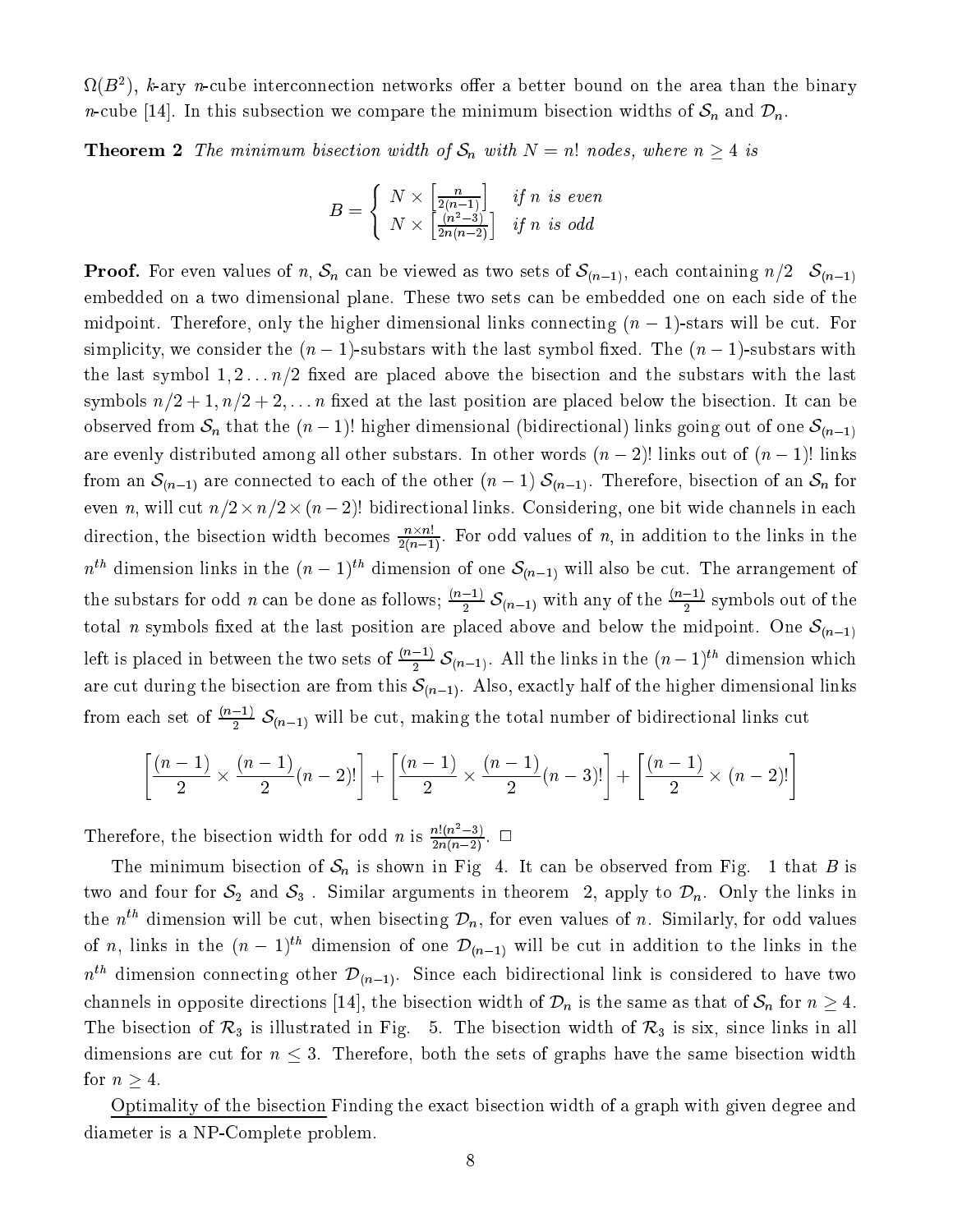

Figure 4: Minimum bisection of  $S_4$ 



Figure 5: Minimum bisection of  $\mathcal{R}_3$ 

#### IV. PARTITIONING AND FAULT TOLERANCE

Numerous fault tolerant metrics have been defined in the literature for comparing the fault tolerant properties of interconnection topologies. It is known that Sn in strongly hierarchical, and it can be partitioned into *n* copies of disjoint  $S_{(n-1)}$ , in  $(n-1)$  different ways [2, 7]. The *n* symbols can be fixed at any of the  $(n-1)$  positions from 2 to n. This property of star graph is used in many of the applications like broadcasting [16, 17]. Therefore, the number of ways Sn can be partitioned into  $\mathcal{S}_{(n-p)}$  [1] is n  ${}^{+}C_{p}\frac{}{(n-p)!}$ . It is known from [1, 2] that  $\mathcal{S}_n$  is maximally fault tolerant. When there is a faulty vertex in  $\mathcal{S}_n$ , it makes  $\frac{N}{C_p}$  out of  $\frac{N}{C_p} \frac{1}{(n-p)!}$ ,  $\mathcal{S}_{(n-p)}$  faulty [1]. Therefore, the minimum number of faults  $f(n, p)$ , necessary to make every  $\mathcal{S}_{(n-p)}$  faulty is  $\frac{1}{(n-p)!}$ .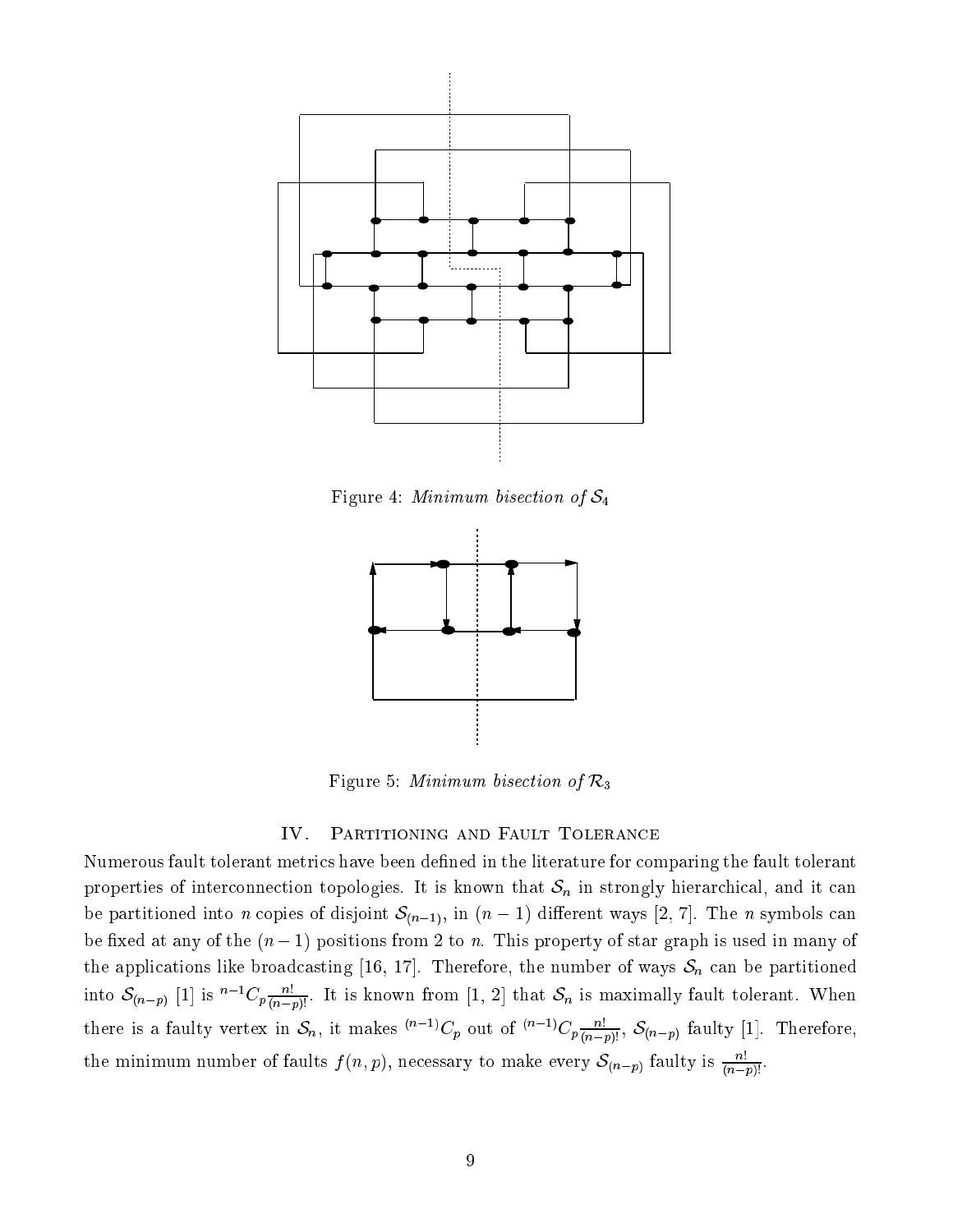**Theorem 3** The number of faults  $f(n, p)$  necessary to make every  $\mathcal{D}_{n-p}$  of  $\mathcal{D}_n$  faulty is greater than or equal to  $\frac{1}{(n-p)!}$ .

**Proof.** Since  $\mathcal{D}_n$  is hierarchical it be partitioned into n copies of  $\mathcal{D}_{(n-1)}$ , by fixing any of the n symbols at the last position. The number of ways DN can be partition in the number of  $w$  $\overline{(n-p)!}$ . In  $\nu_n$ , one faulty node makes only one  $\nu_{(n-p)}$  faulty i.e., any node of  $\nu_n$  is in only one of the  $\mathcal{D}_{(n-p)}$ . Therefore, the minimum number of faults necessary to make every  $\mathcal{D}_{n-p}$  faulty is  $\overline{(n-p)!}$ .

Therefore, the lower bound on for  $\mathbf{r}$  is same as that of  $\mathbf{r}$  is same as that of  $\mathbf{r}$ f (and the greater than  $\alpha$  is the state or equal to four to make every S3 or  $\alpha$  ,  $\alpha$  or  $\alpha$  faulty.

**Theorem 4** The minimum number of fault free  $S_{n-p}$  and  $\mathcal{D}_{n-p}$  available in the presence of F *faults is*  $O_{n-p}$   $\{F\}$  =  $\cup_{p}$   $\times$  $\left(\frac{n!}{(n-p)!} - F\right)$ ) and  $\mathcal{D}_{n-p}\{F\} = \frac{n!}{(n-p)!} - F$ 

**Proof.** The proof of this theorem is directly from the lower bound of  $f(n, p)$  and the number of  $\mathcal{S}_{n-p}$  (and  $\mathcal{D}_{n-p}$ ) available.  $\Box$ 

 $\mathbf{A}$  is the fault diameter  $\mathbf{A}$  of a network. The container length  $\mathbf{G}$ of  $\delta_n$  is known to be  $\lceil \frac{1}{2} \rceil + 2 \lceil 7 \rceil$ . The exact value of fault diameter of  $\delta_n$  has been calculated recently by Latin [10] as  $\left( \frac{1}{2} \frac{1}{2} \right)$  $\frac{(-1)^{n}}{2}$  + 2) for  $n = 4, 6$  and  $\left(\frac{(-1)^{n}}{2}\right)$ 2 d + *- 1* for all other values of n. In [4], it is stated that the maximum length of the node disjoint paths between any two vertices in the container length of  $\Gamma$  for all  $\Gamma$  is (n  $\Gamma$  is  $\Gamma$ ) for all values of  $\Gamma$ of a section and the container length of the contact  $\alpha$  ,  $\alpha$  we denote the routing  $\alpha$ 



Figure 6: Routing tree structure of  $\mathcal{R}_n$ 

tree of Rn. Level zero and level one of the routing tree structure of Rn is shown in Fig. 6. The  $(n-1)$  subtrees of the routing tree are identified as  $2^{n-3}$   $\dots$  ( $n-1$ )  $n$  subtree. There are n levels in the routing tree and the node at level zero is the identity hode. Nodes at  $i^{\ldots}$  level  $j^{\ldots}$ subtree are of the form  $\pi_j = x_1x_2\ldots x_{i-1}jx_{i+1}\ldots x_n$ , where  $1\leq i\leq (n-1)(i$  is the length of the sorted sequence),  $2 \le j \le n$ , i.e.,  $\pi[i] = j$  for all the permutations. Any message originating from or passing through the permutation  $\pi_i$ , in minimal path routing will always reach the identity jpermutation through the  $\jmath^{\ldots}$  dimension. We use the term  $\,$  optimal rotation  $\,$  to denote a rotation of length r applied to a permutation  $\pi$ , which increases the length of the sorted sequence in  $\pi$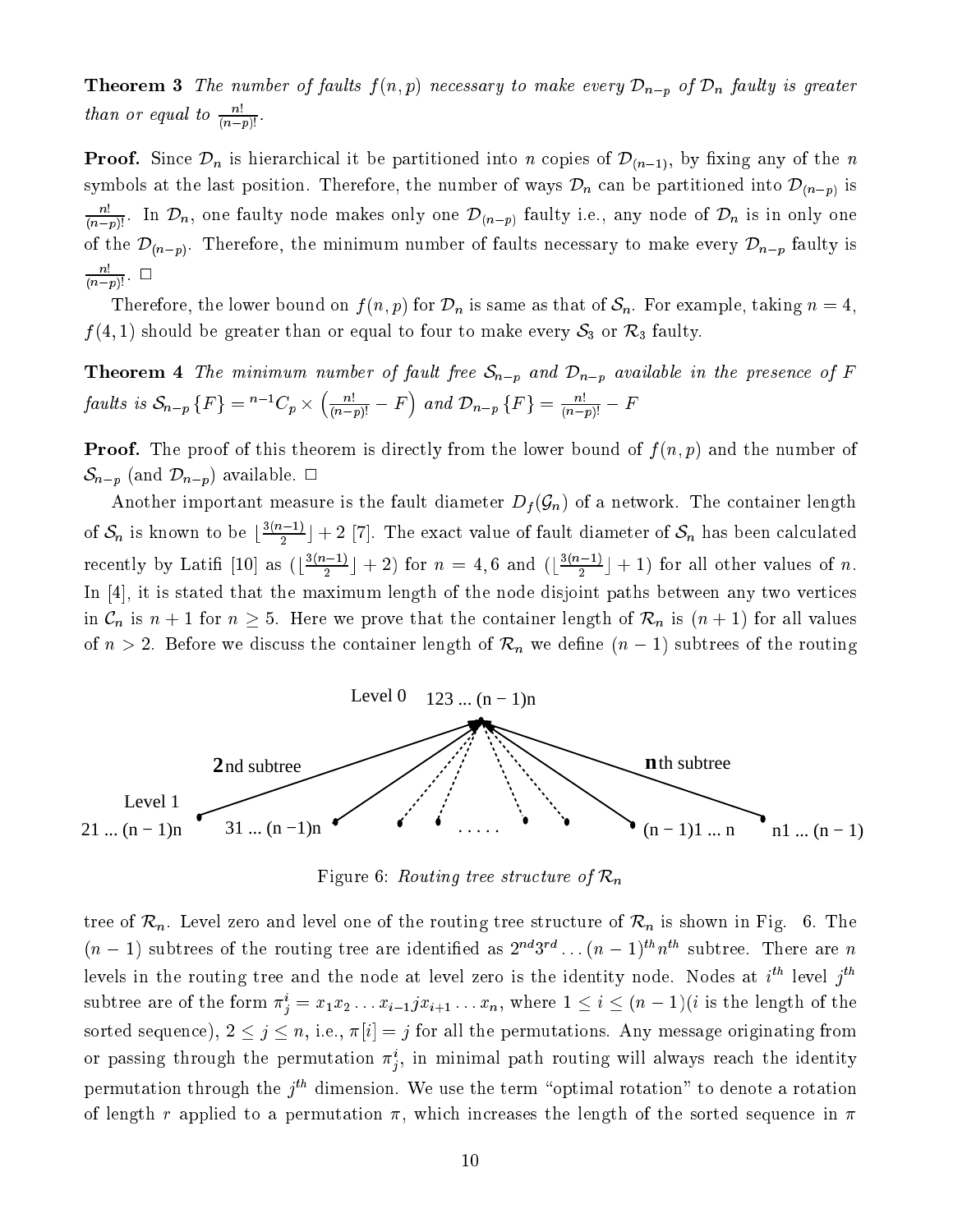by one, where  $2 \le r \le n$ . Similarly we use the term "non optimal rotation" to denote all other rotations applied to  $\pi$ .

#### **Theorem 5** The container length of  $\mathcal{R}_n$  is  $(n+1)$ .

**Proof.** In order to have  $(n-1)$  node disjoint paths of length at most  $(n-1)+g$  from a node  $\pi^i_j$ to the identity node in  $\kappa_n,$  the permutation  $\pi_j$  should be sorted into  $(n-2)$  distinct permutations of the form  $\pi_b^*$ , where the distance between  $\pi_j^*$  and  $\pi_b^*$  is  $\leq n-a-1+g,~g>0,$  and  $o\neq j.$ The routing from  $\pi_j$  to  $\pi_b$  should follow disjoint paths and the shortest paths from an  $\pi_b$  to the identity permutation are guaranteed to be disjoint, since the  $(n-2)$  distinct permutations  $(\pi_b^-)$ belong to  $(n-2)$  different subtrees of the routing tree. Let r be the length of the rotation applied to  $\pi_j^*$  in minimal path routing (optimal rotation). This rotation of length  $r$  increases the length of the sorted sequence from  $(n - i)$  to  $(n - i + 1)$ , where  $i \le r \le n$ . Rotations of length  $l \ge i$  where l 6= r, would either result in a permutation with a sorted sequence of length (n <sup>l</sup> + 1) or (n l). Similarly, rotations of length  $l < i$ , and  $l \neq r$ , would result in a permutation with sorted sequence of length  $(n - i)$ . If the rotation of length  $i > i$ , where  $i \neq r$ , applied to a permutation  $\pi^*_j$  results in a permutation with the sorted sequence of length  $(n - l + 1)$ , then this resultant permutation will be in any of the subtrees other than the subtree containing  $\pi_{j}$ . The distance from these permutations and the identity permutation is at most  $(n-1)$ . If  $l \geq i$  and the length of the sorted sequence is  $(n - l)$ , then the resultant permutations belong to the  $\pi[1]^{th}$  subtree. Similarly, when  $t \leq t$ , all the resultant permutations belong to the same subtree as  $\pi$  . Now already one generator jof non-optimal length has been applied to all these permutations. Thus at most  $l-2$  rotations of optimal length can be applied to these permutations without changing the subtree and following node disjoint paths. If any rotation of non-optimal length is applied before the  $(l-2)^{th}$  rotation, it brings the first symbol to the position just before the sorted sequence. This would lead to a permutation in another subtree. Now the optimal sorting of this permutation would lead to the identity permutation. The  $(n-2)$  subtrees can be selected by rotating any of the  $(n-2)$  symbols. Therefore, at most two additional rotations of non-optimal lengths are required to get disjoint paths. This makes the length of the container length of  $\mathcal{R}_n$ ,  $(n+1)$ .  $\Box$ 

The generators used in the node disjoint parallel paths between all the vertices in  $\mathcal{R}_4$  and the identity permutation is given in Table I. The exact value of the fault diameter of Dn is not known. However, from theorem 5 and the diameter of  $\mathcal{D}_n$ , it can be easily concluded that the fault diameter of Dn  $\mu$  - Could be either D  $\mu$  + 2. Since D  $\mu$  + 2. Since  $\mu$  , the fact diameter of  $\mu$ of D<sub>n</sub> will always be less than that of Sn. For comparison, let us assume that the fault diameter that the fault of  $\mu$  is (n  $\mu$  ), the worst case fault diameter in the fault diameter of the fault diameters for Sn.  $\mu$ and Dn is given in Table II. The fault diameter of Dn is equal to the fault diameter of Sn, only of Sn, only o for  $n = s$ . For all values of  $n > s$ ,  $D^s(D_n) \leq D^s(\mathcal{S}_n)$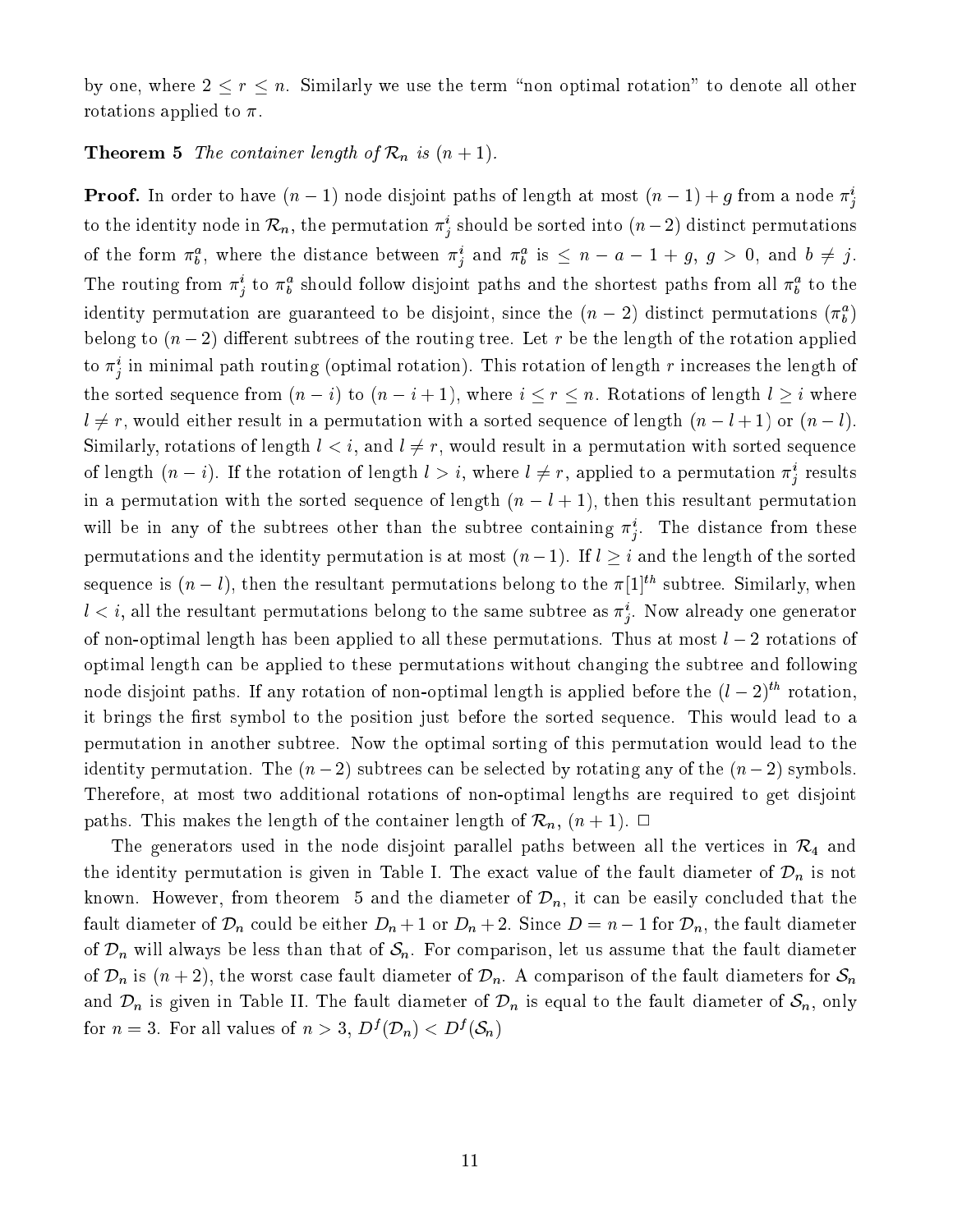| $2134 \Rightarrow \{(g_2), (g_3g_2g_3), (g_4g_3g_4g_4)\}\$                  | $3421 \Rightarrow \{(g_4g_4g_2), (g_2g_3g_4g_3g_4), (g_3g_4g_3g_3)\}\$ |
|-----------------------------------------------------------------------------|------------------------------------------------------------------------|
| $3124 \Rightarrow \{(g_3), (g_2g_3g_3g_2), (g_4g_3g_3g_4)\}\$               | $4132 \Rightarrow \{(g_4g_2g_3), (g_2g_4g_4g_3g_2), (g_3g_3g_4g_4)\}\$ |
| $4123 \Rightarrow \{(g_4), (g_2g_3g_4g_2), (g_3g_4g_4g_4g_3)\}\$            | $4231 \Rightarrow \{(g_4g_3g_3), (g_2g_3g_4g_3g_2), (g_3g_4g_4g_4)\}\$ |
| $3214 \Rightarrow \{(g_3g_2), (g_2g_3g_3), (g_4g_3g_2g_4)\}\$               | $1432 \Rightarrow \{(g_3g_4g_3), (g_2g_3g_3g_4g_4), (g_4g_4g_3g_2)\}\$ |
| $4213 \Rightarrow \{(g_4g_2), (g_2g_3g_4), (g_3g_4g_3g_4g_3)\}\$            | $2431 \Rightarrow \{(g_4g_4g_3), (g_2g_3g_4g_4g_4), (g_3g_4g_3g_2)\}\$ |
| $1324 \Rightarrow \{(g_2g_3), (g_3g_3g_2), (g_4g_4g_3g_4)\}\$               | $2143 \Rightarrow \{(g_3g_2g_4), (g_2g_3g_2g_4g_2), (g_4g_3g_4g_3)\}\$ |
| $2314 \Rightarrow \{(g_3g_3), (g_2g_3g_2), (g_4g_4g_2g_4)\}\$               | $3142 \Rightarrow \{(g_4g_2g_4), (g_2g_4g_4g_4g_2), (g_3g_3g_4g_3)\}\$ |
| $4312 \Rightarrow \{(g_4g_3), (g_2g_4g_4), (g_3g_4g_3g_4g_2)\}\$            | $1243 \Rightarrow \{(g_3g_3g_4), (g_2g_3g_3g_4g_2), (g_4g_4g_4g_3)\}\$ |
| $1423 \Rightarrow \{(g_2g_4), (g_3g_4g_2), (g_4g_4g_3g_3)\}\$               | $3241 \Rightarrow \{(g_4g_3g_4), (g_2g_3g_4g_4g_2), (g_3g_4g_4g_3)\}\$ |
| $2413 \Rightarrow \{(g_3g_4), (g_2g_4g_2), (g_4g_4g_2g_3)\}\$               | $1342 \Rightarrow \{(g_3g_4g_4), (g_2g_3g_3g_4g_3), (g_4g_4g_4g_2)\}\$ |
| $\overline{3412} \Rightarrow \{(g_4g_4), (g_2g_4g_3), (g_3g_4g_3g_3g_2)\}\$ | $2341 \Rightarrow \{(g_4g_4g_4), (g_2g_3g_4g_4g_3), (g_3g_4g_4g_2)\}\$ |
| $4321 \Rightarrow \{(g_4g_3g_2), (g_2g_3g_4g_3g_3), (g_3g_4g_3g_4)\}\$      |                                                                        |

TABLE I NODE DISJOINT PATHS IN  $\mathcal{R}_4$ 

|                                                                      |  | TABLE II |  |  |
|----------------------------------------------------------------------|--|----------|--|--|
| COMPARISON OF FAULT DIAMETERS OF $\mathcal{S}_n$ and $\mathcal{D}_n$ |  |          |  |  |

|  |                | К         |     |                                  |                    |  |
|--|----------------|-----------|-----|----------------------------------|--------------------|--|
|  |                | 6   7   7 |     | $9 \mid 10 \mid 11 \mid 13 \mid$ |                    |  |
|  | $\mathsf{K}$ I |           | 7 L |                                  | $110 \mid 11 \mid$ |  |

Another interesting problem to investigate is the incomplete or clustered networks [18]. We restrict our analysis to the problem of removing sub-networks of size  $(n - 1)!$  from  $\mathcal{G}_n$ . The incomplete network  $\bm{g}_{n-1}^-$  is defined as the network obtained from  $\bm{g}_n$  by removing  $(n-m)$  of its  $\bm{g}_{(n-1)}$ . The clustered star network [18] and the clustered rotator graphs [13] have been studied in the literature. A variation of this problem for an arbitrary number of nodes in star [19] and rotator [20] have also been studied in the interature. The  $\kappa_{\bar{3}}$  is shown in Fig. 7.  $\delta_{\bar{3}}$  can be obtained similarly



**Figure** *(: Incomplete rotator* ( $\kappa_3$ )

with two links the the fouth dimension connecting the two 3-substars (see Fig. 1). The study of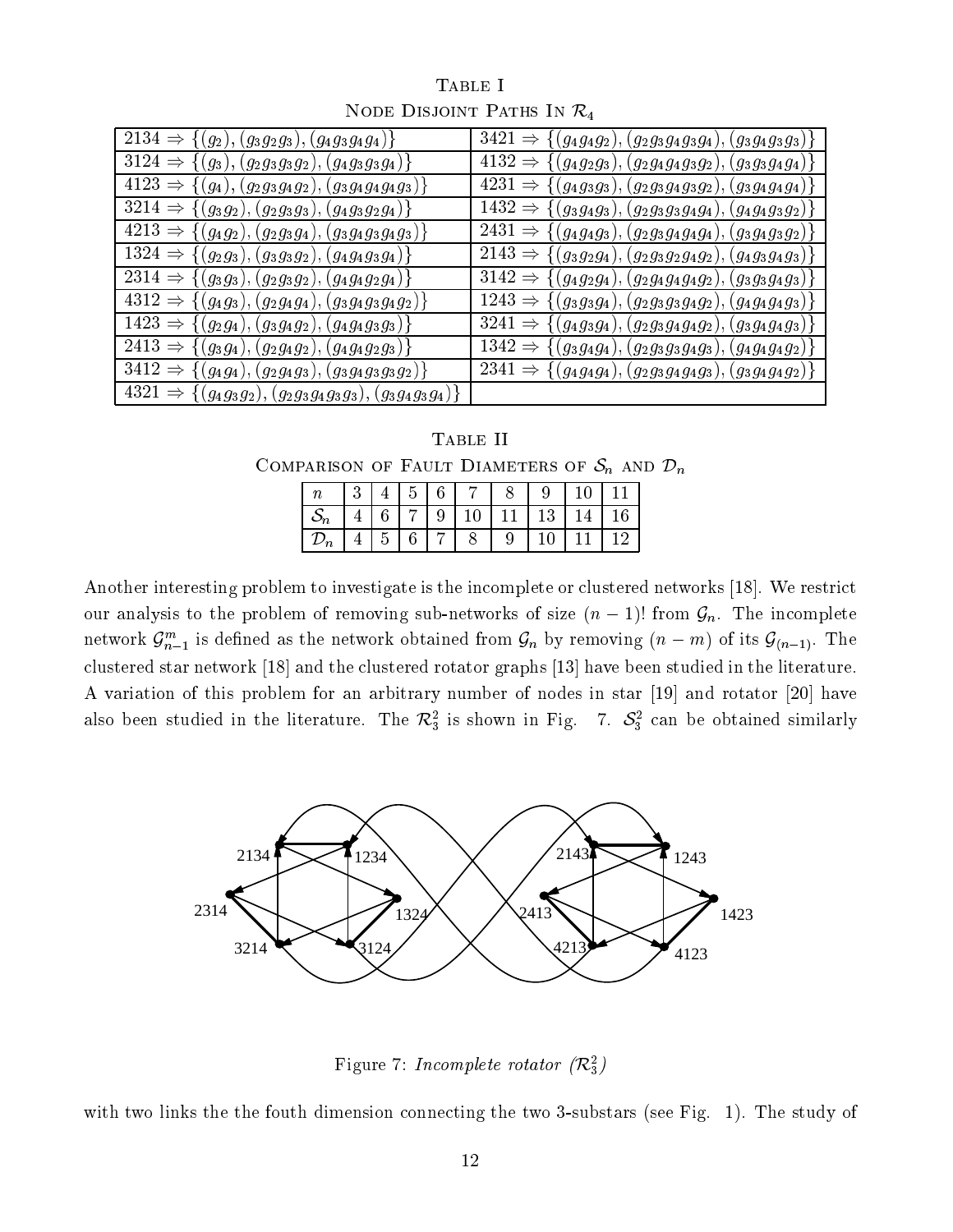clustered networks can be used in processor allocation and fault tolerant applications. A new class of networks with variable number of nodes with properties similar to the original network can also be obtained from these clustered networks. The clustered rotator graphs have been shown to be Hamiltonian for all values of m, where  $1 \le m \le (n - 1)$  [13]. Similar network obtained for the star graph [10] is not Hamiltonian for all values m.  $\mathcal{S}_n^{\,n}$  is shown to be Hamiltonian for  $m = 4$  and  $m = 3\kappa, \kappa \neq 2$ . It can be observed from Fig. 1 and Fig. 7 that  $\kappa_3^-$  is Hamiltonian, whereas  $\mathcal{S}_3^+$ is not Hamiltonian. However, the diameter of  $\mathcal{S}_{n-1}^{-}$  is the same as the diameter of  $\mathcal{S}_n^{-}$  [18] for all values of n. Since there is a unique shortest path between any two vertices the diameter of  $\mathcal{R}_{n-1}^m$ higher than the diameter of  $\mathcal{R}_n$ .

#### V. Information Dissemination and Embedding

Routing from one node to another node, one to all broadcasting, and all to all broadcasting are the three important information dissemination problems that often arise in most of the applications involving parallel computations. In this section we analyze the information dissemination problems  $\sum_{i=1}^{n}$   $\sum_{i=1}^{n}$ 

#### A. Routing

In any Cayley graph, routing from a vertex x to vertex y is simply the sorting of the permutation  $xy$  – to the identity permutation using the generators of the graph  $|2,|3|$ . The greedy approach presented in [2] results in optimal path routing in  $S_n$ . Similarly the optimal routing algorithm for Die disjoint paths between any two vertices of Sn has been investigated between  $\alpha$ by many authors [21, 7]. The length of the disjoint paths between any two vertices x and y can be either  $c + m$  or  $c + m + 2$  or  $c + m - 2$ , depending on the first symbol of the permutation  $xy$  -, where c is the number of cycles in  $xy$  - of length at least two and  $m$  is the total number of misplaced symbols in  $xy$   $\,$  . We have presented the node disjoint paths in  $\nu_n$  in an earlier section. It is known that only one path out of the  $(n - 1)$  node disjoint paths between any two vertices in  $\mathbb{R}$  is optimal. In Fig. 8(a) simulation results of comparison results of comparison results of comparison results of comparison results of comparison results of comparison results of  $\mathbb{R}$ of Sn and Rn, for all the Sn and Sn are given. It can be observed from the can be observed from the Rn performan better than  $\bullet$   $\mu$  under that tractional the performance degrades under the statistic decay trac. Fig. 8(b) illustrates the percentage of links used in each dimension, for a specific value of traffic intensity. It can be observed from the the higher that the higher dimensions in Rn  $\mu$  are used more number of times in than the lower dimensions, whereas the message distribution is almost uniform in  $\mathcal{S}_n$ . The edge symmetry of star graph ensures uniform message distribution under heavy traffic. The results show for the minimal path routing in Sn selects the lowest possible path multiple paths to multiple paths to are available and the link is free i.e. when more than one optimal path is available from the source or intermediate node to the destination node the dimensions leading to the optimal paths are probed from the lowest dimension.

It shows it is described that, the number of no described  $\bullet$   $_{ll}$  shows and unit showledges path from the showledge the identity permutation  $N_u \ = \ \sum_{k=2}^n$  $\frac{(n-1)!}{(n-k)!}$ . There is an unique shortest path between vertex P <sup>=</sup> p1p2 : : : pn and the identity permutation if <sup>P</sup> contains only one cycle of length at least two and  $p_1 \neq 1$ . Therefore, this is simply the total number of permutations with one cycle of length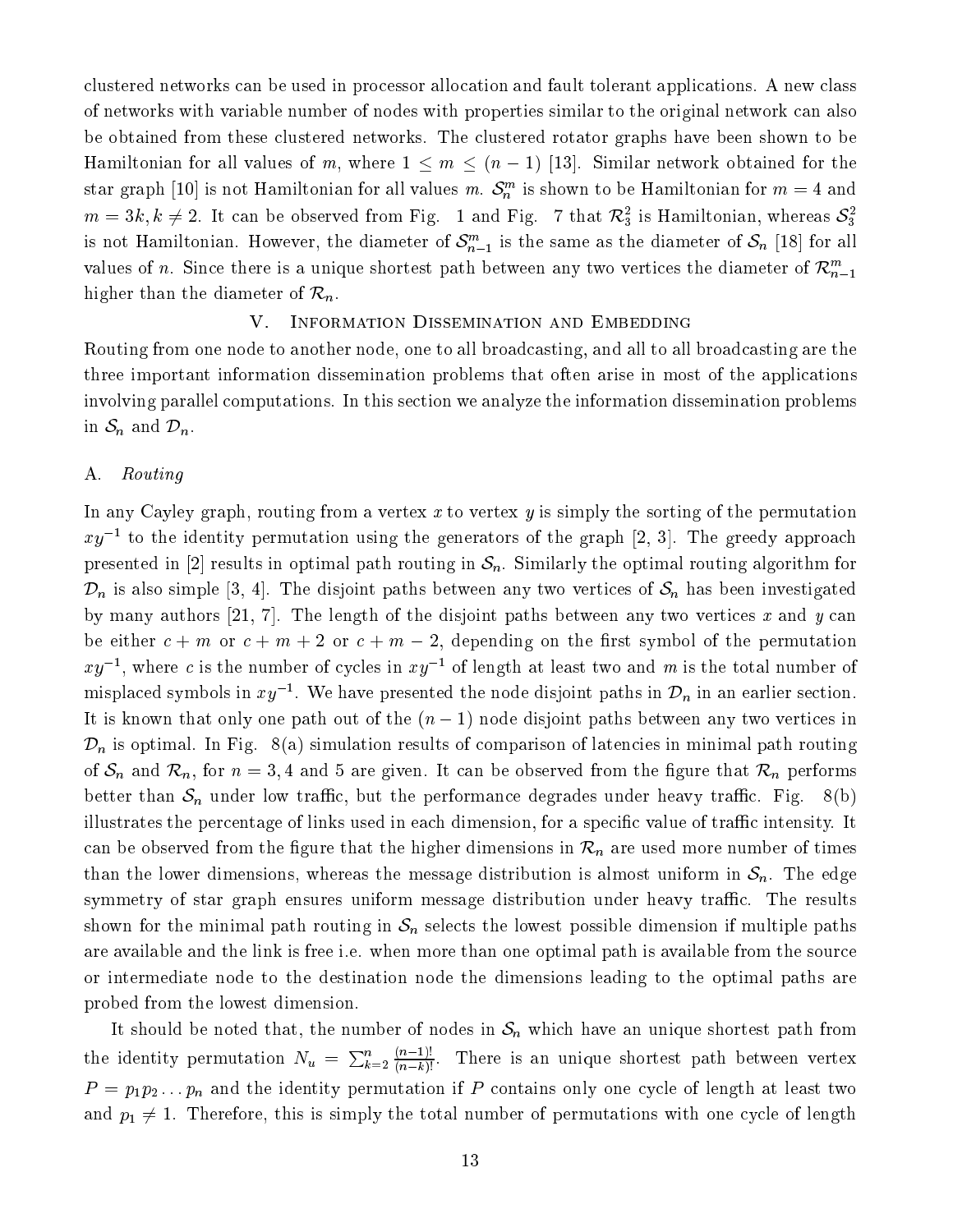

 $\mathcal{L}$  , star vs Rootator: Link Utilization

Figure 8: Comparison of average latency and link utilization in rotator and star graphs for  $n = 8$ 

 $\mathcal{L}$  . State values of  $\mathcal{L}$  and  $\mathcal{L}$  are  $\mathcal{L}$  . Latence in  $\mathcal{L}$ 

 $2, 3, \ldots$  and n, excluding the permutations with the symbol one at the first place. The number of permutations with one cycle of length k and  $(n - k)$  invariances can be calculated from Cauchy's formula [22] as  $\frac{1}{(n-k)!k}$ , where  $2 \leq k \leq n$ . The number of permutations with  $p_1 = 1$  and one cycle of length k is  $\frac{k}{(n-k-1)!k}$ , and this can be subtracted from  $\frac{n-k}{(n-k)!k}$ , for every value of k, to calculate the total number of nodes have unique shortest path. This leads to a total number of  $\sum_{k=2}^n$  $\frac{\partial E}{\partial n-k \ln n}$  nodes. Whereas in  $\mathcal{D}_n$ , when messages are routed from every node to the identity node the number of times  $\imath$  almension is used is the same as the number of nodes at distance  $\imath$ away from the identity node [13]. It is known from section two that number of nodes increases as the distance from the origin increases. This explains the maximum use of the higher dimensional links in minimal path routing.

The spanning tree structure of Sn is analyzed in [7]. They present <sup>a</sup> balanced spanning tree and calculate the balance factor to be  $\alpha$  the balance  $\alpha$  $\frac{\sum_{k=1}^{(n-1)} k!}{(n-1)!}$ . The value of  $BF(Star)$  converges to 1 as *n* increases. However, the height of the spanning tree structure obtained is  $2n - 3$ , which is not optimal. A balanced communication can be achieved by a careful selection of the routing path. It can be observed from Fig. 8 (a) that the average link utilization for the lower dimensions are slightly higher than that of the higher dimensions. This is due to the order in which the dimensions of multiple optimal paths are probed to find whether they are free. Since the probing is always done from the lower dimension to the higher dimension and the probability of a lower dimension link being free is higher than that of the higher dimensional links, the link utilization is slightly high for the lower dimensions. Almost uniform message distribution can be achieved by randomly selecting the probing order. For  $\mathcal{D}_n$ , Faber, Moore, and Chen [4] note that a very simple routing scheme called natural routing can be used. Since the average distance of Dn is close to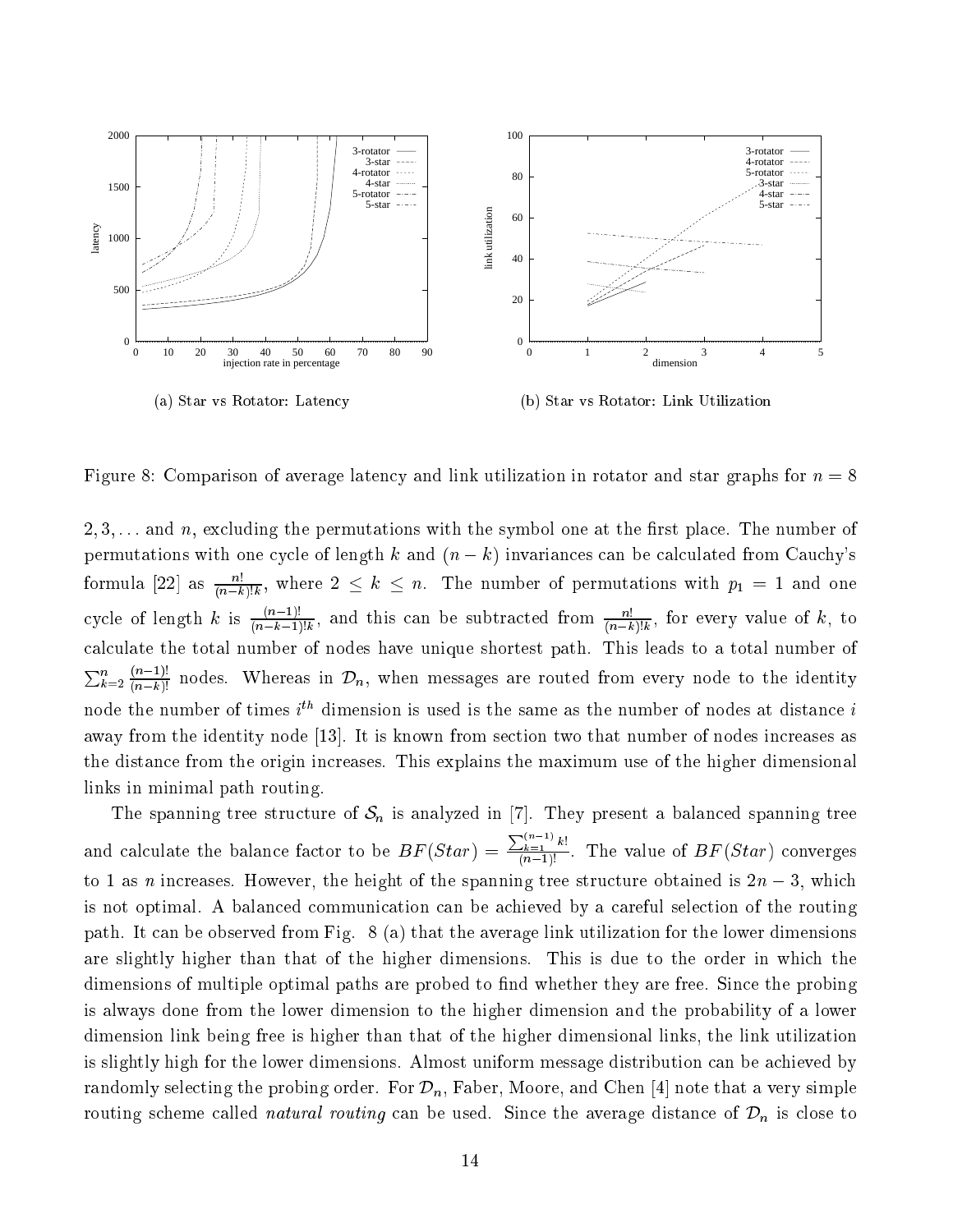the diameter, the natural routing chooses any path between any two vertices that is of length less than the diameter of  $\mathcal{D}_n$ . However, in  $\mathcal{S}_n$ , the average distance is close to  $(n-1)$ . Therefore, if the diameter is used as a bound, since the average distance the average latency  $\alpha$ will increase. Since the node disjoint parallel paths in these graphs are known, and the container length of these graphs is greater than the shortest distance by only a small constant, comparison of non-optimal routing would also be interesting to analyze.

#### B. Broadcasting

An optimal algorithm for broadcasting in any network with <sup>N</sup> nodes must take at least (log2 N) steps. Since  $\sigma_{n}$  has necessary optimized in Gradie  $\sigma$  in  $\sigma_{n}$  showledge  $\sigma_{n}$  ,  $\sigma_{2}$  n) steps. Mendian  $\sigma_{n}$ and Sarkar [16] proposed an optimal broadcasting algorithm for  $\mathcal{S}_n$ . They develop an  $O(n^2)$ algorithm for algorithm for  $\alpha$  and  $\alpha$  and improve that algorithm to  $\alpha$  (n log2 n) by improving some intermediate steps. In can be observed from the steps. In case of Dn that one-to-all broadcasting  $\Omega$ can be done in  $O(n$  ) trivially. Consider the vertex  $12 \ldots n$  in  $\mathcal{K}_n$  which has the message to be broadcast. In phase I the message is sent to all the other  $(n-2)$  nodes which have the symbols 2, 3, and  $(n-2)$  at the first position. This phase takes exactly  $(n-1)$  steps i.e.

$$
12 \ldots n \stackrel{g_n}{\Rightarrow} 23 \ldots n1 \stackrel{g_n}{\Rightarrow} \ldots \ldots \stackrel{g_n}{\Rightarrow} (n-1)n \ldots (n-3)(n-2)
$$

At the end of first phase, in the second phase one additional step is required to broadcast the message to at least one node in all the  $\mathcal{R}_{(n-1)}$  in the network. This process can be repeated recursively and the problem can be reduced to a broadcast in  $\mathcal{R}_2$ . This scheme requires  $n(n +$ 1)/2 steps which is  $O(n^2)$ . Optimal algorithm for broadcasting in  $D_n$  is not known. The same improvements made in the  $O(n^2)$  algorithm for  $\mathcal{S}_n$  cannot be made in the  $O(n^2)$  algorithm for Den. The interconnection structure of Sn allows to  $\mathbf{v}_H$  allows to broadcast a message from a node of  $\mathbf{v}_H$  to at least one node in every other  $S_{n-1}$  in  $\lceil \log_2 n \rceil$  steps. The generators in  $\mathcal{D}_n$  only allow a message to broadcast from one node to at least one node in every other  $\mathcal{D}_{n-1}$  in  $O(n)$  steps. Therefore, an entirely different broadcasting technique is necessary to broadcast optimally in  $\mathcal{D}_n$ .

#### C. Embedding

Embedding other interconnection structures in Sn have been studied by many authors [23, 24, 25]. It has been shown [23, 25] that multidimensional meshes can be embedded in Sn with dilation three and expansion one. It is also conjectured [23] that a dilation two embeddings of meshes on star exist. Nigam and Krishnamurthy [24] present dilation two (expansion (2  $\pm$  1)!/2 ), and dilation three (expansion  $a!/2^{\circ}$ ) embedding of hypercubes in star graphs. Due to the directed nature of  $D$  and optimizes distribution of the embedding of an undirected mesh in  $D$  is shown to have  $\sim$ a lower bound of  $\{1,1\}$ . Both the sets of graphs of  $Q$  and  $\{0,1\}$  and  $\{0,1\}$  is an and DN hamiltonian components  $\{0,1\}$ [24, 23, 13].

However, dilation of the embedding alone cannot be considered as a measure of good embedding. Since the dilation of embedding of mesh in star graph is three, there is a possibility that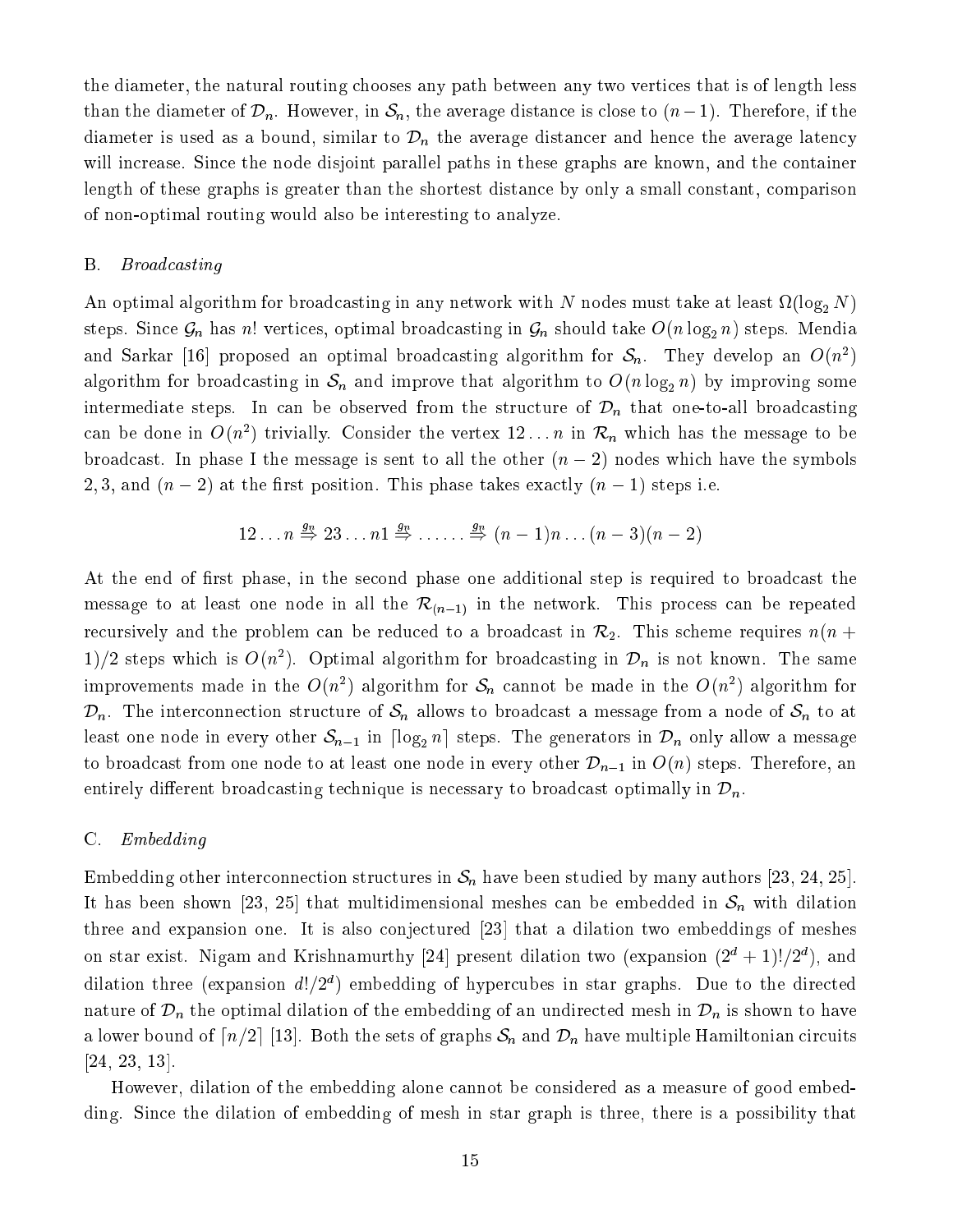some nodes in Sn are used as intermediate nodes for many dierent pairs of adjacent nodes in the mesh [26]. This leads to congestion as the number of messages routed through this node in mesh increases. Therefore, the communication cost of the embedding is also important in real world applications. Qiu, Meijer, and Akl [26] note that, the node 123... *n* is used by  $n-2$  pairs of adjacent nodes in the mesh, using the embedding algorithm in [23]. This results in a communication cost of at least (n) . They present a (n 1)-dilation, (n 1)-expansion embedding of meshes in star graphs and show that the communication cost is comparable to that of dilation three, expansion one embedding. Since the diameter of Dn is (n  $\pm$  ), any arbitrary embedding of meshes on  $\mathcal{L}$  and  $\mathcal{L}$  and  $\mathcal{L}$  and expansion one would have low control to the set on the set of the set on the set on the set of the set of the set on the set of the set on the set on the set of the set of average. However, better embeddings can be found for meshes of restricted dimensions with low average dilation [13].

| COMEANISON OF $\mathcal{O}_n$ AND $\mathcal{D}_n$ |                                                                                                                        |                                                           |  |  |  |  |
|---------------------------------------------------|------------------------------------------------------------------------------------------------------------------------|-----------------------------------------------------------|--|--|--|--|
| Description                                       | $S_n$                                                                                                                  | $\mathcal{D}_n$                                           |  |  |  |  |
| <b>Nodes</b>                                      | n!                                                                                                                     | n!                                                        |  |  |  |  |
| Diameter                                          | $3(n-1)$                                                                                                               | $n - 1$                                                   |  |  |  |  |
| Average Distance                                  | $\overline{n+\frac{2}{n}+\sum_{i=1}^{n}\frac{1}{i}}-4$                                                                 | $\overline{n+1} - e + \sum_{i=n-1}^{\infty} \frac{1}{i!}$ |  |  |  |  |
| Links                                             | Undirected                                                                                                             | Directed                                                  |  |  |  |  |
| Symmetry                                          | Vertex and Edge Symmetric                                                                                              | Vertex Symmetric                                          |  |  |  |  |
| Hierarchical                                      | <b>Strongly Hierarchical</b>                                                                                           | Hierarchical                                              |  |  |  |  |
| Optimal Paths                                     | Multiple                                                                                                               | Unique                                                    |  |  |  |  |
| Number of $\mathcal{G}_{(n-p)}$                   |                                                                                                                        | n!<br>$\frac{(n-p)!}{n!-F \times (n-p)!}$                 |  |  |  |  |
| Number of $\mathcal{G}_{n-p}$ {F}                 | $\frac{\frac{n!}{n-1C_p \frac{n!}{(n-p)!}}}{\left \frac{n-1}{n}C_p \times \frac{n! - F \times (n-p)!}{(n-p)!}\right }$ | $(n-p)!$                                                  |  |  |  |  |
| Incomplete Network                                | Not Hamiltonian                                                                                                        | Hamiltonian                                               |  |  |  |  |
| Container Length                                  | $\frac{3(n-1)}{2}$   + 2                                                                                               | $(n+1)$                                                   |  |  |  |  |
| $D_n^f$                                           | $\frac{3(n-1)}{2}$   + 1                                                                                               | $\leq (n+1)$                                              |  |  |  |  |
| Message Distribution                              | Almost Uniform                                                                                                         | Non-uniform                                               |  |  |  |  |

Table III COMPARISON OF  $S$  AND  $D$ 

#### VI. Summary and Conclusion

A summary of the properties in which the two sets of graphs Sn and Dn dier is given in Table III. The parameters  $f(n, p)$  and minimum bisection width are shown to be the same for both  $S_n$ and  $\mathcal{D}_n$ . Considering unidirectional physical connections, the number of unidirectional links used is also same for both the sets of graphs for the same value of  $n$ . Directed interconnection networks have some advantages like ease of construction, since  $\mathbb{R}^n$  and it and it and it and it and it and it and it and it and it and it and it and it and it and it and it and it and it and it and it and it and it and it an attractive alternative if directed interconnections are preferred. Apart from its low diameter and average distance, the number of nodes at any distance in Dn is easy to calculate compared to Sn. The distribution of nodes at various distances also distances also distances  $\mu$  are also distance of  $\mu$  and  $\sigma$  $D$  is close to its diameter (n  $D$  ). The average diameter of Sn is  $\mu$  is the average diameter of Dn, it is also close to  $(n-1)$ , i.e., compared to its diameter ( $\frac{1}{2}$ )  $2$ ,  $\sqrt{2}$ ,  $\sqrt{2}$ ,  $\sqrt{2}$ ,  $\sqrt{2}$ ,  $\sqrt{2}$ ,  $\sqrt{2}$ ,  $\sqrt{2}$ ,  $\sqrt{2}$ ,  $\sqrt{2}$ ,  $\sqrt{2}$ ,  $\sqrt{2}$ ,  $\sqrt{2}$ ,  $\sqrt{2}$ ,  $\sqrt{2}$ ,  $\sqrt{2}$ ,  $\sqrt{2}$ ,  $\sqrt{2}$ ,  $\sqrt{2}$ ,  $\sqrt{2}$ ,  $\sqrt{2}$ ,  $\sqrt{2}$ ,  $\sqrt{2}$ ,  $\sqrt{2}$ ,  $\sqrt{2}$ , than  $\mathcal{D}_n$ . Recent advances in optical interconnection technology indicates that multiple channels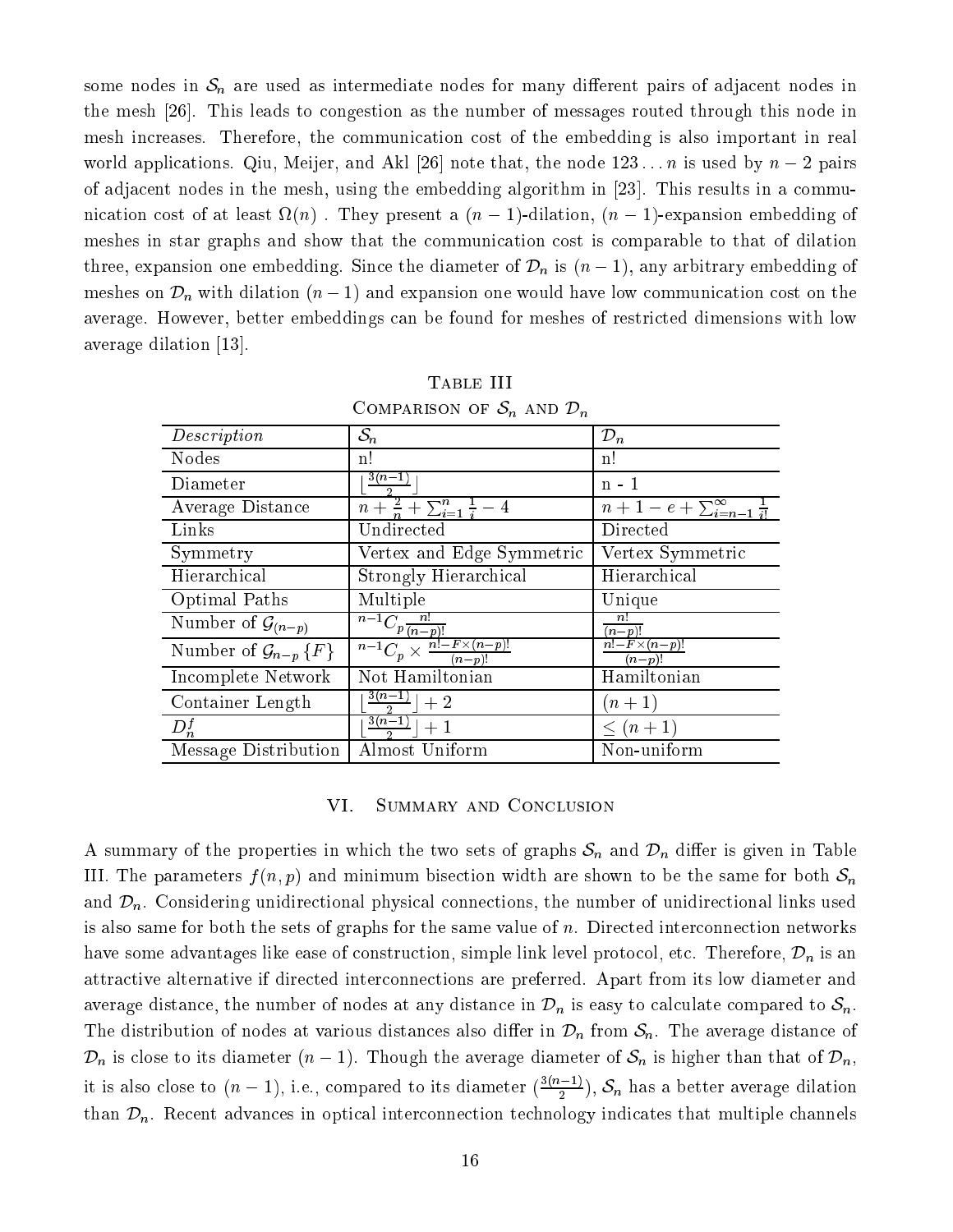can be realized in a single physical connection. The directed Cayley graphs are suitable for such applications, due to the fact that optical links are directed, and there is no redundant paths of minimal length. Applications with mesh type of computations on both star graphs and directed Cayley graphs involve some additional cost. Indigenous algorithms need to be developed for both the architectures in order to execute mesh and binary n-cube type of regular communications. In addition to the diameter and average diameter  $\alpha$  , the fault diameter of  $D$  is lower than that  $\alpha$  $\mathcal{S}_n$ . This is one of the attractive fault tolerant properties of  $\mathcal{D}_n$ . Most of the disadvantages of  $\mathcal{D}_n$ are due to its lack of edge symmetry. The edge and node symmetry of star graph is one of its major advantage over Dn as it helps in broadcasting and fault to the fault tolerant applications. Non uniform in the contractions of the contractions. Non uniform in a second to the contractions. Non uniform in the contrac message distribution in Dan leads to the saturation of communication links under heavy trace. However, the routing can be further improved by increasing the number of non optimal paths chosen under heavy traffic. It would be interesting to study routing, sorting, and broadcasting in  $\mathcal{D}_n$ .

#### Acknowledgements

We would like to thank Ramaraghavan Srinivasan for his assistance with the simulation programs and for his comments on an earlier version of this paper.

#### **REFERENCES**

- [1] S. B. Akers and B. Krishnamurthy, "The star graph: An attractive alternative to the n-cube," in Proceedings of the International Conference on Parallel Processing, pp. 393-400, 1987.
- [2] S. B. Akers and B. Krishnamurthy, "A group-theoretical model for symmetric interconnection networks," IEEE Transactions on Computers, vol. 38, pp. 555–566, April 1989.
- [3] P. F. Corbett, "Rotator graphs: An efficient topology for point-to-point multiprocessor networks," IEEE Transactions on Parallel and Distributed Systems, vol. 3, pp. 622–626, Sep 1992.
- $[4]$  V. Faber, J. W. Moore, and W. Y. C. Chen, "Cycle prefix digraphs for symmetric interconnection networks," Networks, vol. 23, pp. 641-649, Oct 1993.
- [5] C.-H. Chou and D. H. C. Du, "Uni-directional hypercube," in Proceedings of Supercomputing  $'90$ , pp. 254-263, 1990.
- [6] K. Day and A. Tripathi, "Unidirectional star graphs," *Information Processing Letters*, vol. 45, pp. 123-129, March 1993.
- [7] K. Day and A. Tripathi, "A comparative study of topological properties of hypercubes and star graphs," IEEE Transactions on Parallel and Distributed Systems, vol. 5, pp. 31–38, Jan 1994.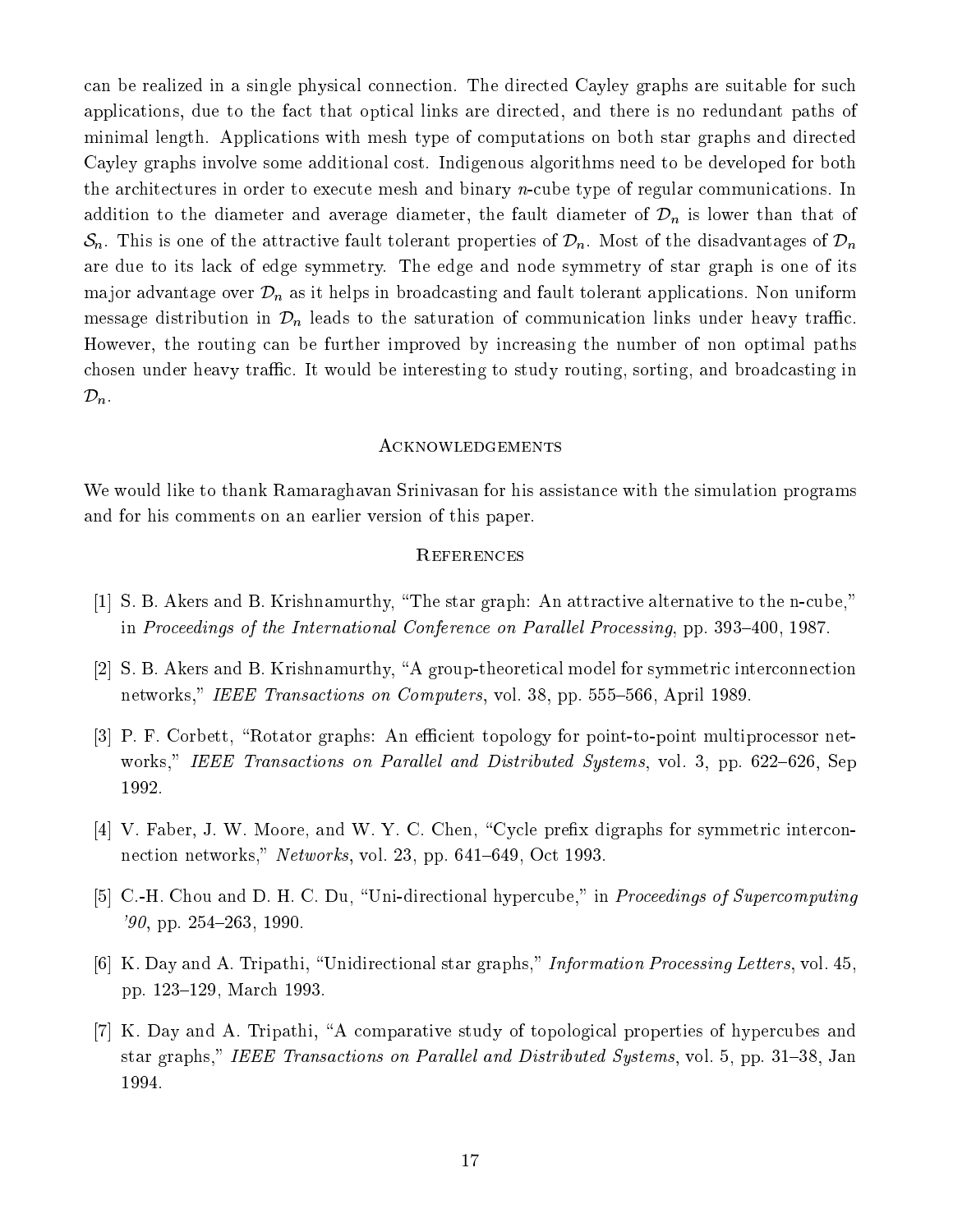- [8] F. J. Meyer and D. K. Pradhan, "Flip-trees: Fault-tolerant graphs with wide containers," IEEE Transactions on Computers, vol. 37, pp. 472–478, April 1988.
- [9] M. S. Krishnamoorthy and B. Krishnamurthy, "Fault diameter of interconnection networks," Computers Mathematics and Applications, vol. 13, no.  $5/6$ , pp.  $577-582$ , 1987.
- [10] S. Latifi, "On the fault-diameter of the star graph," Information Processing Letters, vol. 46, pp. 143-150, 1993.
- [11] D. E. Knuth, Fundamental Algorithms, vol. I of Art of Computer Programming. Addison-Wesley Publishing Company, 1968.
- [12] K. Qiu, P. Fragopoulou, and S. G. Akl, \On the tree structure of the star graph," Tech. Rep. 93-349, Queen's University at Kingston, March 1993.
- [13] S. Ponnuswamy and V. Chaudhary, \Topological properties of rotator graphs and their applications," Tech. Rep. PDCL-93-02-02, Wayne State University, Parallel and Distributed Computing Laboratory, 1993.
- [14] W. J. Dally, A VLSI Architecture for Concurrent Data Structures. Kluwer Academic Publishers, 1987.
- [15] S. Ponnuswamy and V. Chaudhary, "VLSI layout problems in star interconnection networks," Tech. Rep. PDCL-93-06-06, Wayne State University, Parallel and Distributed Computing Laboratory, 1993.
- [16] V. E. Mendia and D. Sarkar, "Optimal broadcasting on the star graph," IEEE Transactions on Parallel and Distributed Systems, vol. 3, July 1992.
- [17] P. Berthome, A. Ferreira, and S. Perennes, \Optimal information dissemination in star and pancake networks," in Proceedings of the 5th IEEE Symposium on Parallel and Distributed *Processing*, pp.  $720-723$ , 1993.
- [18] S. Latifi and N. Bagherzadeh, "The clustered-star graph: A new topology for large interconnection networks," in Proceedings of the International Symposium on Parallel and Distributed  $Computing$ , pp. 524-518, 1993.
- [19] S. Sur and P. K. Srimani, "Super star: A new optimally fault tolerant network architecture," in Proceedings of the International Conference on Distributed Computing Systems, pp. 590– 597, 1991.
- [20] P. K. Srimani, "Maximally fault tolerant directed network graph with sublogarithmic diameter for arbitrary number of nodes," in *Proceedings of the International Conference on Parallel Processing*, pp. III-231-III-234, 1993.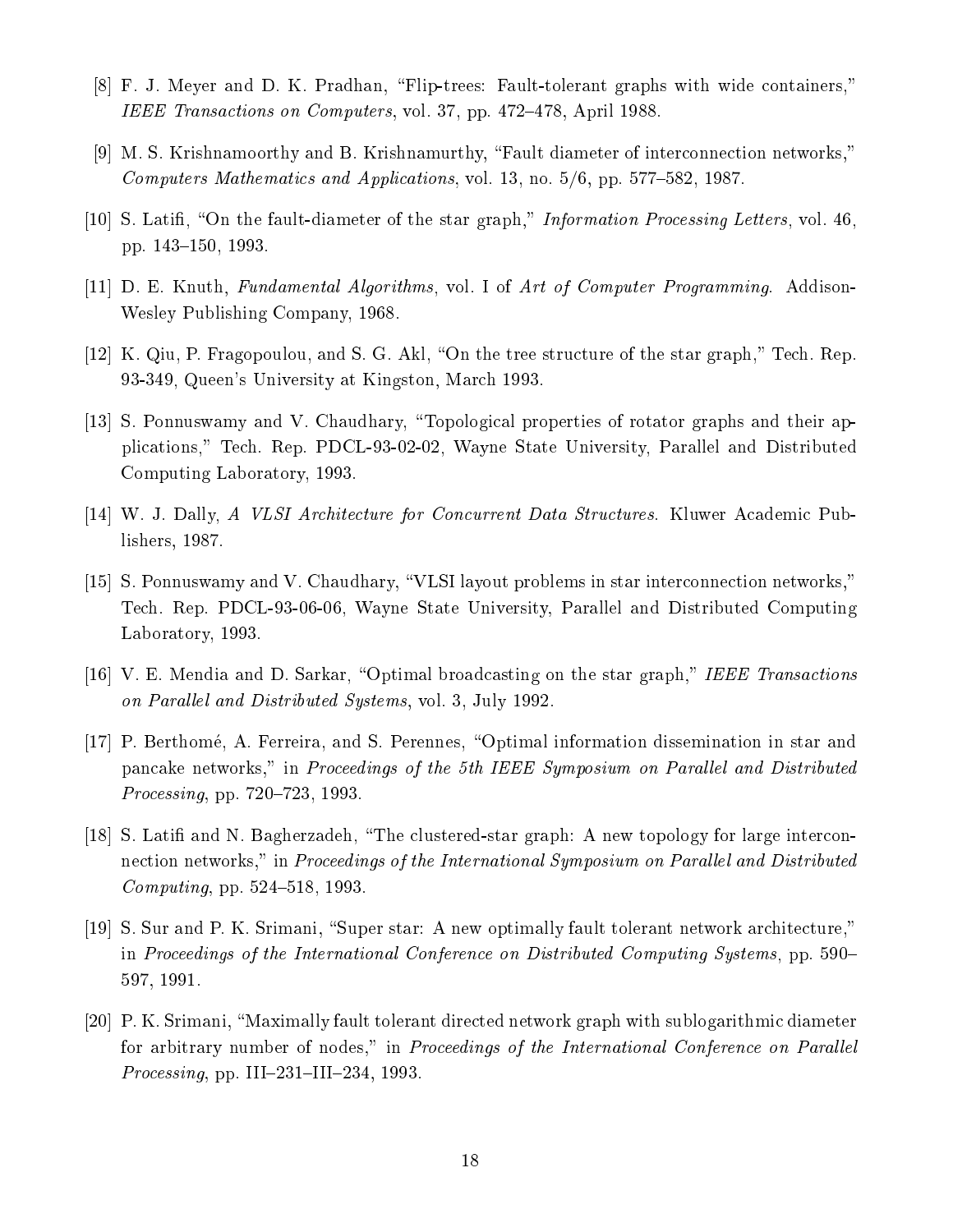- [21] J.-S. Jwo, S. Lakshmivarahan, and S. K. Dhall, "Characterization of node disjoint (parallel) paths in star graphs," tech. rep., Parallel Processing Institute, University of Oklahoma, Aug 1990.
- [22] C. Berge, Principles of Combinatorics. Academic Press, 1971.
- [23] J.-S. Jwo, S. Lakshmivarahan, and S. K. Dhall, \Embedding of cycles and grids in star graphs," Journal of Circuits, Systems, and Computers, vol. 1, no. 1, pp.  $43-74$ , 1991.
- [24] M. Nigam, S. Sahni, and B. Krishnamurthy, \Embedding Hamiltonians and hypercubes in star interconnection graphs," in Proceedings of the International Conference on Parallel Pro*cessing*, vol. III, pp.  $340-342$ , 1990.
- [25] S. Ranka, J.-C. Wang, and N. Yeh, "Embedding meshes on the star graph," *Journal of Parallel* and Distributed Computing, vol. 19, pp.  $131-135$ , oct 1993.
- [26] K. Qiu, H. Meijer, and S. G. Akl, "On the cycle structure of the star graph," Tech. Rep. 92-341, Queen's University at Kingston, Nov 1992.

### APPENDIX A: STAR GRAPH PARAMETERS

The formula for calculating the distance between a vertex  $\pi$  and the identity node is given by [2] denote the  $\alpha$  if  $\alpha$  if  $\alpha$  if  $\alpha$  if  $\alpha$  if  $\alpha$  if  $\alpha$  if  $\alpha$  is the total number of cycles in the total number of cycles in  $\pi$ , including invariances and y is the number of invariances. It is required to find lower and upper bounds for the pair of solutions  $(x_1, y_1)$  and  $(x_2, y_2)$  of the equations  $x_1 - 2y_1 = d - n + 2 = C_1$  and  $x_2 - 2y_2 = d - n = C_2$ . We use x to denote both  $x_1$  and  $x_2$ . Similarly y is used to denote both  $y_1$ and  $y_2$ . The solution of the above two equations are subject to the conditions: (i)  $0 \le y < x < n$ , (ii)  $x = y$ , only when  $x = n$ , and (iii)  $(x - y) \leq \frac{y - 2y}{x - y}$ . Condition (i) states that the number  $$ of invariances is always greater than or equal to zero and less than the total number of cycles  $x$ for values of x less than n. When the number of cycles is equal to the number of symbols, all the cycles are invariances as given by (ii). Since the number of cycles  $(x - y)$  of length greater than one, cannot be less than  $\frac{\sqrt{2}}{2}$  $2$  conditions (iii) is also required.

### $\mathbf{A}\colon \mathbf{For} \,\, x_1^{mn} \,\, \mathbf{and} \,\, y_1^{mn}$

We consider two cases for  $d \leq (n-2)$ , and  $d > (n-2)$ . When  $d \leq (n-2)$ ,  $C_1 \leq 0$ , and substituting  $|C_1|$  for  $y_1$  would give  $x_1 = |C_1|$ , which is not a valid solution since  $y_1$  should be less than  $x_1$  for values of  $x_1 < n$ . Similarly for values of  $y_1$  less than  $|C_1|$ ,  $x_1$  will be less than  $y_1$ , which is not valid. Therefore, the next possible value for  $y_1 = |C_1| + 1$ , which makes the value of  $x_1 = |C_1| + 2$ . This makes the lower bound for  $(x_1, y_1)$  is  $(|C_1| + 2, |C_1| + 1)$ . When  $d > (n-2)$ ,  $C_1$  is positive and hence the lower bound for  $(x_1, y_1)$  is  $(C_1, 0)$ .

#### $\mathbf{B}\colon \mathbf{For}$   $x_2^{min}$  and  $y_2^{min}$

Similarly, solving the equations  $x_2, y_2$  and  $C_2$ , would give the lower bounds  $(|C_2| + 2, |C_2| + 1)$ ,  $(C_2, 0)$ , for  $d \leq n$ , and  $d > n$  respectively. However, for  $d = 1$ ,  $x_2 = |C_2| + 2 > n$ , which is not a